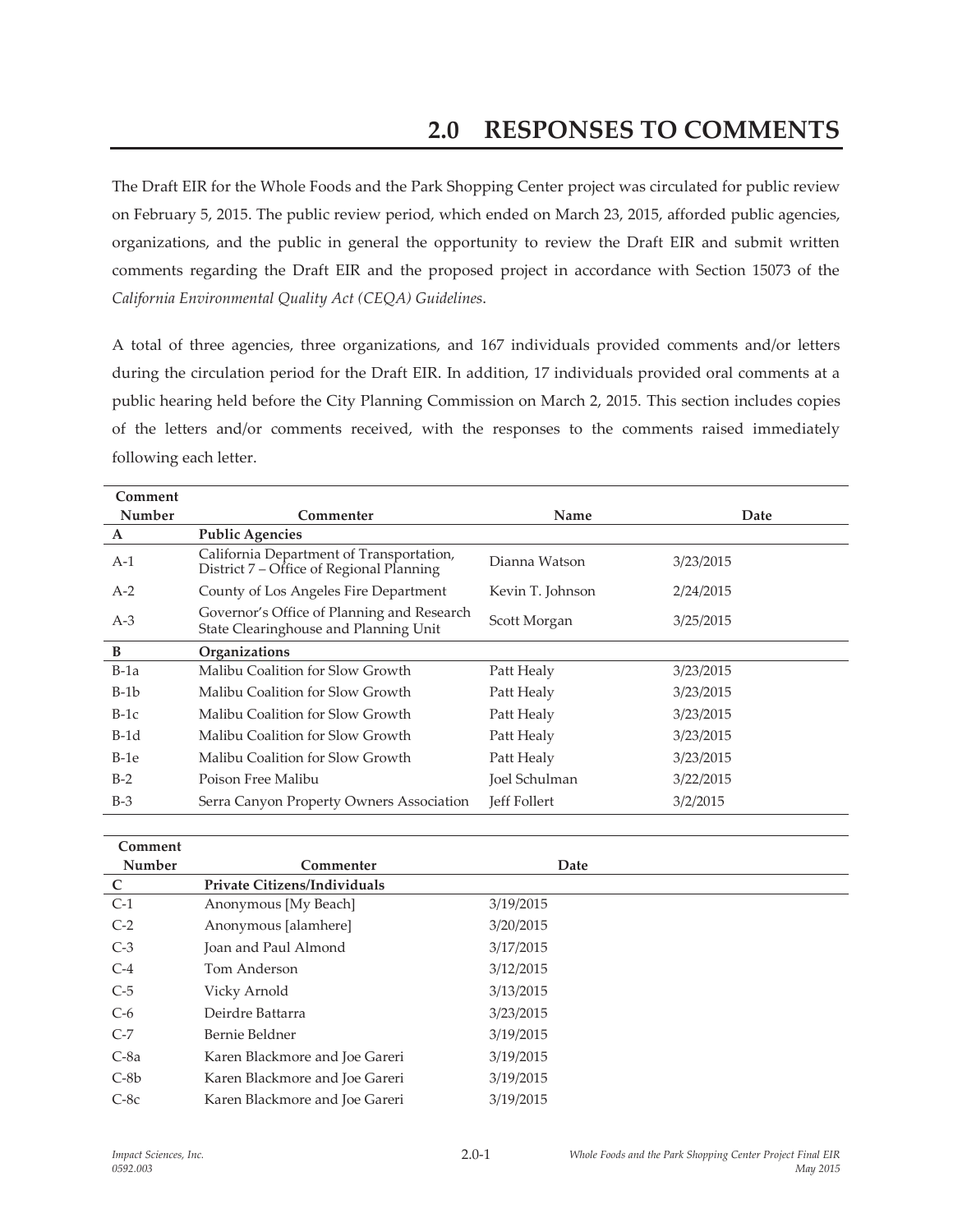| Number<br>Commenter<br>Date<br>$C-9$<br>Sharleen Bright<br>3/19/2015<br>$C-10a$<br>Candace Brown<br>3/20/2015<br>$C-10b$<br>Candace Brown<br>3/20/2015<br>$C-10c$<br>Candace Brown<br>3/20/2015<br>$C-11$<br>John and Sarah Burke<br>3/23/2015<br>$C-12$<br>Chris and Barbara Catlin<br>3/18/2015<br>$C-13$<br>Camille Cerio<br>3/19/2015<br>$C-14a$<br>Dana Christiaansen<br>3/16/2015<br>$C-14b$<br>Dana Christiaansen<br>3/23/2015<br>$C-15$<br><b>Brian Clark</b><br>3/20/2015<br>$C-16$<br>Marshall Coben<br>3/19/2015<br>$C-17$<br>Leon Cooper<br>3/23/2015<br>$C-18$<br>Mariana Costa-Schechter<br>3/14/2015 |
|---------------------------------------------------------------------------------------------------------------------------------------------------------------------------------------------------------------------------------------------------------------------------------------------------------------------------------------------------------------------------------------------------------------------------------------------------------------------------------------------------------------------------------------------------------------------------------------------------------------------|
|                                                                                                                                                                                                                                                                                                                                                                                                                                                                                                                                                                                                                     |
|                                                                                                                                                                                                                                                                                                                                                                                                                                                                                                                                                                                                                     |
|                                                                                                                                                                                                                                                                                                                                                                                                                                                                                                                                                                                                                     |
|                                                                                                                                                                                                                                                                                                                                                                                                                                                                                                                                                                                                                     |
|                                                                                                                                                                                                                                                                                                                                                                                                                                                                                                                                                                                                                     |
|                                                                                                                                                                                                                                                                                                                                                                                                                                                                                                                                                                                                                     |
|                                                                                                                                                                                                                                                                                                                                                                                                                                                                                                                                                                                                                     |
|                                                                                                                                                                                                                                                                                                                                                                                                                                                                                                                                                                                                                     |
|                                                                                                                                                                                                                                                                                                                                                                                                                                                                                                                                                                                                                     |
|                                                                                                                                                                                                                                                                                                                                                                                                                                                                                                                                                                                                                     |
|                                                                                                                                                                                                                                                                                                                                                                                                                                                                                                                                                                                                                     |
|                                                                                                                                                                                                                                                                                                                                                                                                                                                                                                                                                                                                                     |
|                                                                                                                                                                                                                                                                                                                                                                                                                                                                                                                                                                                                                     |
|                                                                                                                                                                                                                                                                                                                                                                                                                                                                                                                                                                                                                     |
| $C-19$<br>Stacie Cox<br>3/20/2015                                                                                                                                                                                                                                                                                                                                                                                                                                                                                                                                                                                   |
| Cecilia Dan<br>$C-20$<br>3/18/2015                                                                                                                                                                                                                                                                                                                                                                                                                                                                                                                                                                                  |
| $C-21$<br>D. Day<br>3/10/2015                                                                                                                                                                                                                                                                                                                                                                                                                                                                                                                                                                                       |
| $C-22$<br>Judi Devin<br>3/19/2015                                                                                                                                                                                                                                                                                                                                                                                                                                                                                                                                                                                   |
| $C-23$<br>Claudia Divito<br>3/12/2015                                                                                                                                                                                                                                                                                                                                                                                                                                                                                                                                                                               |
| $C-24$<br>Joshua Donen<br>3/15/2015                                                                                                                                                                                                                                                                                                                                                                                                                                                                                                                                                                                 |
| $C-25$<br>Nicolette Donen<br>3/15/2015                                                                                                                                                                                                                                                                                                                                                                                                                                                                                                                                                                              |
| $C-26$<br>Laura Doughty<br>3/12/2015                                                                                                                                                                                                                                                                                                                                                                                                                                                                                                                                                                                |
| $C-27a$<br>Wendi Dunn<br>3/17/2015                                                                                                                                                                                                                                                                                                                                                                                                                                                                                                                                                                                  |
| $C-27b$<br>Wendi Dunn<br>3/22/2015                                                                                                                                                                                                                                                                                                                                                                                                                                                                                                                                                                                  |
| Wendi Dunn<br>$C-27c$<br>3/23/2015                                                                                                                                                                                                                                                                                                                                                                                                                                                                                                                                                                                  |
| $C-28$<br>Kathy Eldon<br>3/13/2015                                                                                                                                                                                                                                                                                                                                                                                                                                                                                                                                                                                  |
| Carol Elkind<br>$C-29$<br>3/12/2015                                                                                                                                                                                                                                                                                                                                                                                                                                                                                                                                                                                 |
| $C-30$<br>Lisa Marie Elwes<br>3/23/2015                                                                                                                                                                                                                                                                                                                                                                                                                                                                                                                                                                             |
| $C-31$<br>R.L. Embree<br>3/23/2015                                                                                                                                                                                                                                                                                                                                                                                                                                                                                                                                                                                  |
| $C-32$<br>Dawn Navarro Ericson<br>3/13/2015                                                                                                                                                                                                                                                                                                                                                                                                                                                                                                                                                                         |
| $C-33$<br>Linda Euler<br>3/19/2015                                                                                                                                                                                                                                                                                                                                                                                                                                                                                                                                                                                  |
| $C-34$<br>John Evans<br>3/12/2015                                                                                                                                                                                                                                                                                                                                                                                                                                                                                                                                                                                   |
| $C-35$<br><b>Steve Fink</b><br>3/19/2015                                                                                                                                                                                                                                                                                                                                                                                                                                                                                                                                                                            |
| $C-36$<br>Jae Flora-Katz<br>3/19/2015                                                                                                                                                                                                                                                                                                                                                                                                                                                                                                                                                                               |
| $C-37$<br>Jack and Jo Foley<br>3/19/2015                                                                                                                                                                                                                                                                                                                                                                                                                                                                                                                                                                            |
| $C-38$<br>R. Jeffrey Follert<br>3/23/2015                                                                                                                                                                                                                                                                                                                                                                                                                                                                                                                                                                           |
| $C-39$<br>Lili Foster<br>3/23/2015                                                                                                                                                                                                                                                                                                                                                                                                                                                                                                                                                                                  |
| $C-40$<br>Deborah Frankel<br>3/12/2015                                                                                                                                                                                                                                                                                                                                                                                                                                                                                                                                                                              |
| $C-41$<br><b>Ben Franklin</b><br>3/22/2015                                                                                                                                                                                                                                                                                                                                                                                                                                                                                                                                                                          |
| $C-42$<br>Jane and M.B. Franz<br>3/18/2015                                                                                                                                                                                                                                                                                                                                                                                                                                                                                                                                                                          |
| $C-43a$<br>Judith Stein Friedman<br>3/10/2015                                                                                                                                                                                                                                                                                                                                                                                                                                                                                                                                                                       |
| $C-43b$<br>Judith Stein Friedman<br>3/19/2015                                                                                                                                                                                                                                                                                                                                                                                                                                                                                                                                                                       |
| $C-44$<br>Charlotte M. Frieze<br>3/17/2015                                                                                                                                                                                                                                                                                                                                                                                                                                                                                                                                                                          |
| $C-45$<br>Carol Gable<br>3/14/2015                                                                                                                                                                                                                                                                                                                                                                                                                                                                                                                                                                                  |
| $C-46$<br>Elizabeth Gabler<br>3/19/2015                                                                                                                                                                                                                                                                                                                                                                                                                                                                                                                                                                             |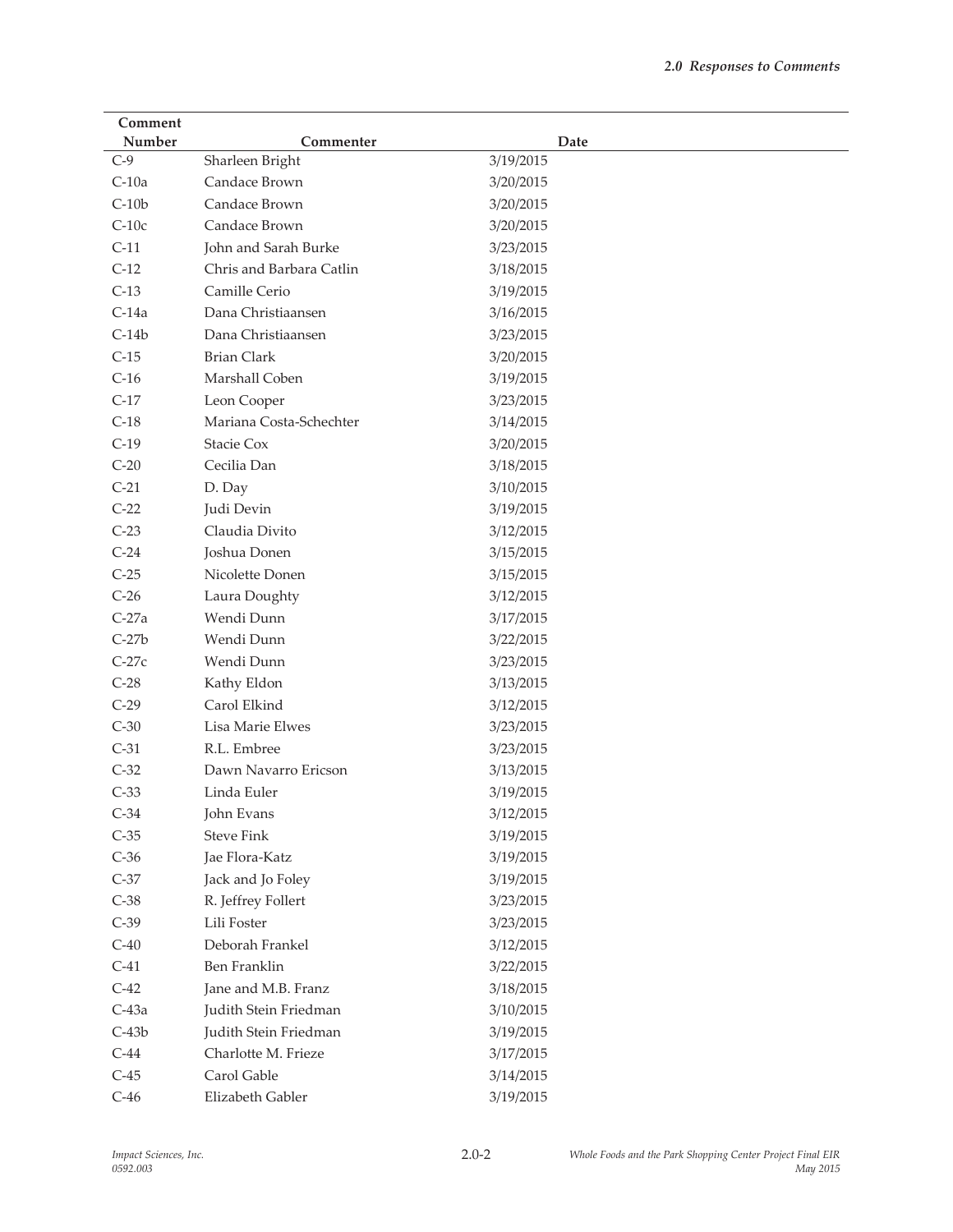| Comment |                                       |           |
|---------|---------------------------------------|-----------|
| Number  | Commenter                             | Date      |
| $C-47$  | Lisa Garrett                          | 3/18/2015 |
| $C-48$  | Patricia Gartland                     | 3/19/2015 |
| $C-49$  | Sara Gepp                             | 2/12/2015 |
| $C-50$  | Linda Gibbs                           | 3/13/2015 |
| $C-51$  | Jo Giese                              | 3/14/2015 |
| $C-52$  | Errol Ginsberg                        | 3/23/2015 |
| $C-53$  | Georgia Goldfarb and Walter Zelman    | 3/12/2015 |
| $C-54$  | Charles Gondell                       | 3/12/2015 |
| $C-55$  | Victor and Deirdre Grenner            | 3/13/2015 |
| $C-56$  | Azel Griswold                         | 3/12/2015 |
| $C-57$  | Carol Hahn                            | 3/12/2015 |
| $C-58a$ | Patt Healy                            | 3/19/2015 |
| $C-58b$ | Patt Healy                            | 3/19/2015 |
| $C-58c$ | Patt Healy                            | 3/19/2015 |
| $C-58d$ | Patt Healy                            | 3/23/2015 |
| $C-59$  | Anna Belle Heiss                      | 3/23/2015 |
| $C-60a$ | Kathy Heshmatpour                     | 3/14/2015 |
| $C-60b$ | Kathy Heshmatpour                     | 3/14/2015 |
| $C-61$  | Tiffany Holman                        | 3/12/2015 |
| $C-62$  | Judi Hutchinson and Robert Hutchinson | 3/13/2015 |
| $C-63$  | Nanci and John Iannone                | 3/20/2015 |
| $C-64$  | Judith Israel                         | 3/13/2015 |
| $C-65$  | Ron Jenny                             | 3/23/2015 |
| $C-66$  | Peter C. Jones                        | 3/17/2015 |
| $C-67$  | Beatrice Jordan                       | 3/17/2015 |
| $C-68$  | Lori E. Kantor                        | 3/19/2015 |
| $C-69$  | Anne Karam                            | 3/14/2015 |
| $C-70$  | Jae and Jeff Katz                     | 3/10/2015 |
| $C-71$  | Nancy A. Kearson                      | 3/12/2015 |
| $C-72$  | Cynthia Kesselman                     | 3/14/2015 |
| $C-73$  | John Kingsbury                        | 3/19/2015 |
| $C-74$  | Hans and Anneliese Knur               | 3/22/2015 |
| $C-75$  | Mrs. A. Kochounian                    | 3/12/2015 |
| $C-76$  | Kristin Kohn                          | 3/12/2015 |
| $C-77$  | Cyndy Kuipers and Charles Kuipers     | 3/19/2015 |
| $C-78$  | Jason LaBerg                          | 3/20/2015 |
| $C-79$  | Hans Laetz, J.D.                      | 3/23/2015 |
| $C-80$  | Margo Lane                            | 3/23/2015 |
| $C-81$  | D. Larsen                             | 3/16/2015 |
| $C-82$  | Barbara and Richard Lawrence          | 3/12/2015 |
| $C-83$  | John LePrevost                        | 3/13/2015 |
| $C-84$  | Joel Levinson                         | 3/13/2015 |
| $C-85$  | Alan Long                             | 3/19/2015 |
| $C-86$  | Cori Lowe                             | 3/15/2015 |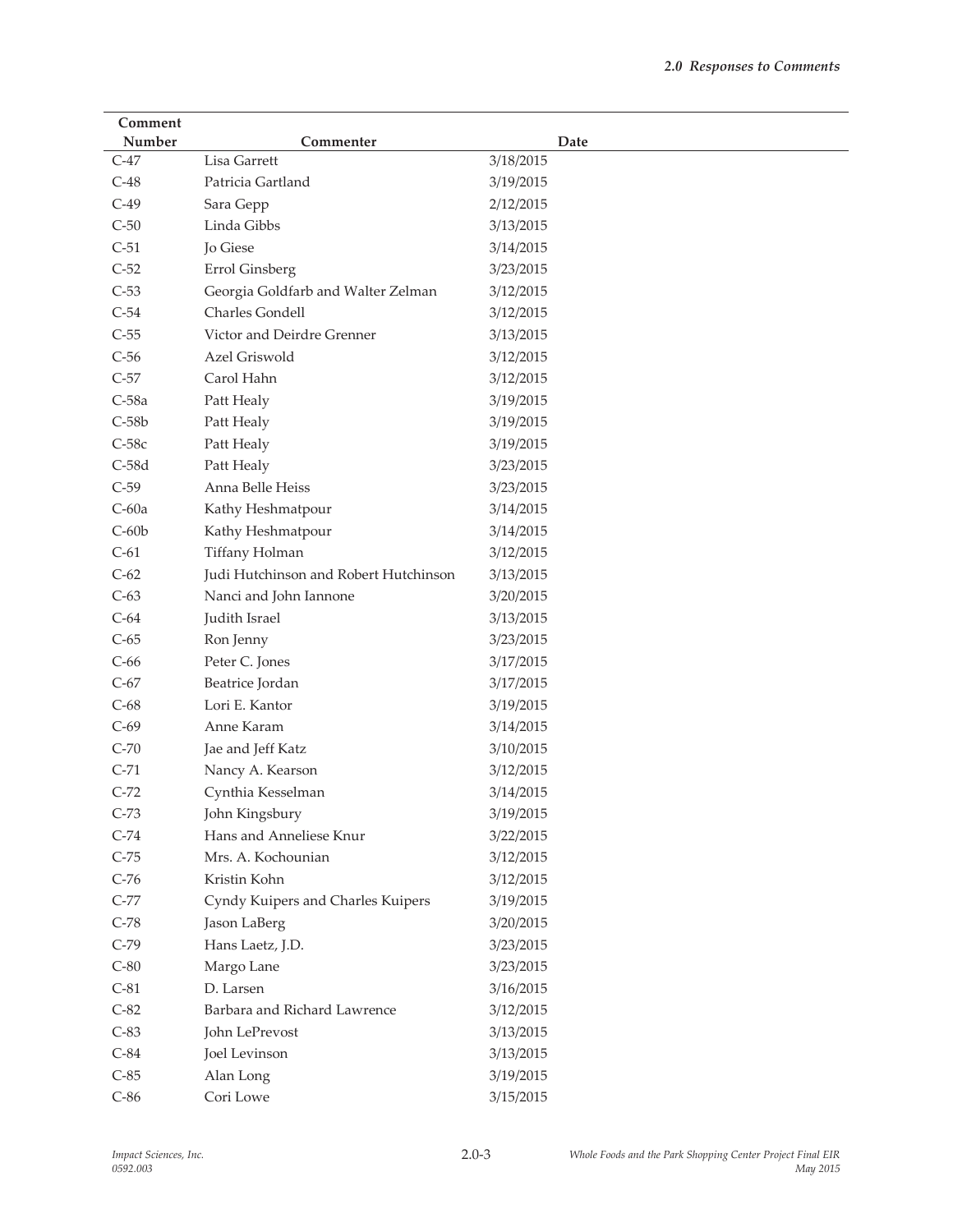| Comment  |                                   |           |
|----------|-----------------------------------|-----------|
| Number   | Commenter                         | Date      |
| $C-87$   | Maile Mason                       | 3/19/2015 |
| $C-88$   | John Mazza, Planning Commissioner | 3/2/2015  |
| $C-89$   | Robby Mazza                       | 3/18/2015 |
| $C-90$   | Alisa McCarter                    | 3/23/2015 |
| $C-91$   | Dennis and Kim McCarthy           | 3/23/2015 |
| $C-92a$  | Carla and Leigh McCloskey         | 3/12/2015 |
| $C-92b$  | Carla and Leigh McCloskey         | 3/20/2015 |
| $C-93a$  | Patty McEnroe                     | 3/17/2015 |
| $C-93b$  | Patty McEnroe                     | 3/17/2015 |
| $C-94$   | <b>Bobby Milstein</b>             | 3/19/2015 |
| $C-95$   | V.P.A. Mitchell-Clyde             | 3/13/2015 |
| $C-96$   | Daniel Moder                      | 3/19/2015 |
| $C-97$   | Carol Moss                        | 3/17/2015 |
| $C-98$   | Diane Moss                        | 3/12/2015 |
| $C-99$   | Dominique Navarro                 | 3/21/2015 |
| $C-100$  | Ken Nilsen                        | 3/23/2015 |
| $C-101$  | Lynn Norton                       | 3/22/2015 |
| $C-102$  | Kate Novotny                      | 3/13/2015 |
| C-103a   | Richard Thomas Nuttall            | 3/19/2015 |
| $C-103b$ | Richard Thomas Nuttall            | 3/19/2015 |
| $C-103c$ | Richard Thomas Nuttall            | 3/19/2015 |
| $C-104$  | Bruce Parker, D.C.                | 3/23/2015 |
| $C-105$  | George Parra                      | 3/19/2015 |
| $C-106$  | Sabrina Parra                     | 3/19/2015 |
| $C-107$  | Anne Payne                        | 3/23/2015 |
| $C-108$  | Chris Penny                       | 3/12/2015 |
| $C-109$  | Monica S. Peters and Randy Peters | 3/12/2015 |
| $C-110a$ | Jennifer Waterhouse Pietro        | 3/12/2015 |
| $C-110b$ | Jennifer Waterhouse Pietro        | 3/19/2015 |
| $C-111a$ | Victoria Principal                | 3/19/2015 |
| $C-111b$ | Victoria Principal                | 3/19/2015 |
| $C-112$  | Martha Quinn                      | 3/22/2015 |
| $C-113$  | Andrea Rader                      | 3/12/2015 |
| $C-114$  | Olivia Raine                      | 3/18/2015 |
| $C-115$  | Cynthia Randall                   | 2/13/2015 |
| $C-116$  | Rheta and Bernie Resnick          | 3/19/2015 |
| $C-117$  | Stephanie Rocco                   | 3/17/2015 |
| $C-118$  | Mary Anne Roelke                  | 3/13/2015 |
| $C-119$  | Kimberly Roth                     | 3/19/2015 |
| $C-120$  | <b>Steve Rucker</b>               | 3/23/2015 |
| $C-121$  | Ann Ryan                          | 3/12/2015 |
| $C-122$  | MalibuBill and Rosemary Sampson   | 3/12/2015 |
| $C-123$  | Nancy Sanders                     | 3/23/2015 |
| $C-124$  | James Sarantinos                  | 3/12/2015 |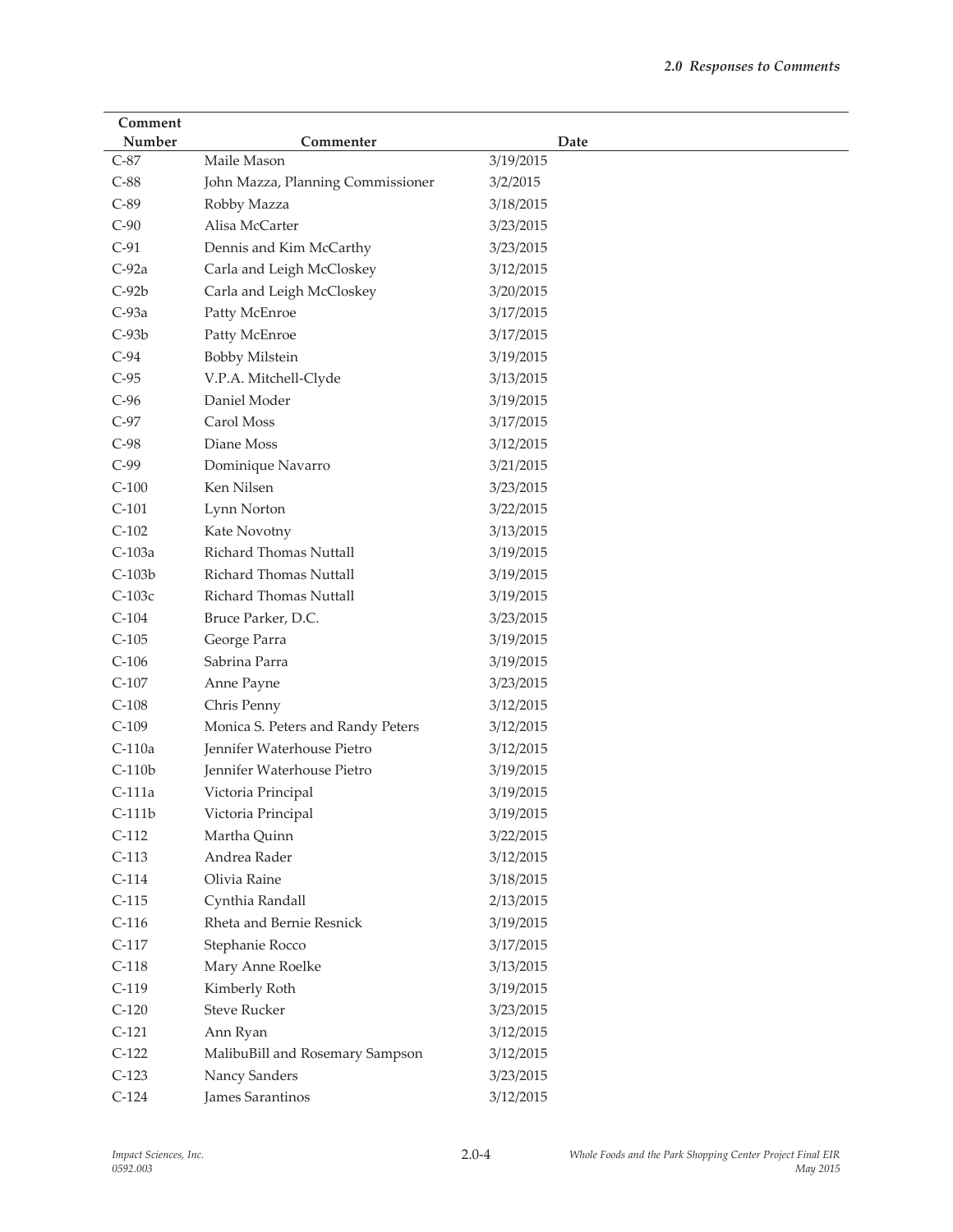| Comment  |                                 |           |
|----------|---------------------------------|-----------|
| Number   | Commenter                       | Date      |
| $C-125$  | Diane Sherman                   | 3/17/2015 |
| $C-126$  | Francesca Silva                 | 3/18/2015 |
| $C-127$  | Carol Simpson                   | 3/12/2015 |
| $C-128$  | Kevin Singer                    | 3/12/2015 |
| $C-129$  | Anna Rose Sislyan               | 3/23/2015 |
| C-130a   | Alexander and Elena Sitkovetsky | 3/12/2015 |
| $C-130b$ | Alexander and Elena Sitkovetsky | 3/23/2015 |
| $C-131$  | Karen Smythe                    | 3/23/2015 |
| $C-132a$ | Cecilia Soto-Loftus, MPH        | 3/23/2015 |
| $C-132b$ | Cecilia Soto-Loftus, MPH        | 3/23/2015 |
| $C-132c$ | Cecilia Soto-Loftus, MPH        | 3/23/2015 |
| $C-133$  | Louis and Eugenie Spirito       | 3/11/2015 |
| $C-134$  | Frankie Blue Sposato            | 3/13/2015 |
| $C-135$  | Susan Stiffelman                | 3/10/2015 |
| $C-136$  | Michael Stoller                 | 3/12/2015 |
| $C-137$  | William B. Strange              | 3/12/2015 |
| $C-138$  | Mary Streeter                   | 3/19/2015 |
| $C-139$  | Sharon A. Talovic, Ph.D.        | 3/20/2015 |
| $C-140$  | <b>Jordan Tarlow</b>            | 3/22/2015 |
| $C-141$  | Susan Tellem                    | 3/13/2015 |
| $C-142a$ | Janet Tholen                    | 3/12/2015 |
| $C-142b$ | Janet Tholen                    | 3/12/2015 |
| $C-143$  | Marshall Thompson               | 3/12/2015 |
| $C-144$  | Dru Tolmachoff-Lynch            | 3/12/2015 |
| $C-145$  | Jackie Tomlinson                | 3/17/2015 |
| $C-146$  | <b>Beth Treweek</b>             | 3/15/2015 |
| $C-147$  | Randy Turrow and Carlene Moore  | 3/12/2015 |
| C-148a   | <b>Steve Uhring</b>             | 3/19/2015 |
| $C-148b$ | <b>Steve Uhring</b>             | 3/23/2015 |
| $C-149$  | Ron Underwood                   | 3/18/2015 |
| $C-150a$ | Thomas Urban                    | 3/19/2015 |
| $C-150b$ | Thomas Urban                    | 3/19/2015 |
| $C-150c$ | Thomas Urban                    | 3/19/2015 |
| $C-151$  | <b>Jason Ventress</b>           | 3/19/2015 |
| $C-152a$ | Joanne Verbon                   | 3/12/2015 |
| $C-152b$ | Joanne Verbon                   | 3/19/2015 |
| $C-152c$ | Joanne Verbon                   | 3/23/2015 |
| $C-152d$ | Joanne Verbon                   | 3/23/2015 |
| $C-153$  | Judy Villablanca                | 3/23/2015 |
| C-154a   | Peri Vincent                    | 3/23/2015 |
| $C-154b$ | Peri Vincent                    | 3/23/2015 |
| $C-155$  | Ronald Weiner                   | 3/12/2015 |
| $C-156$  | Palomba Weingarten              | 3/19/2015 |
| $C-157$  | Debbie Weiss and Adrian Lorimer | 3/23/2015 |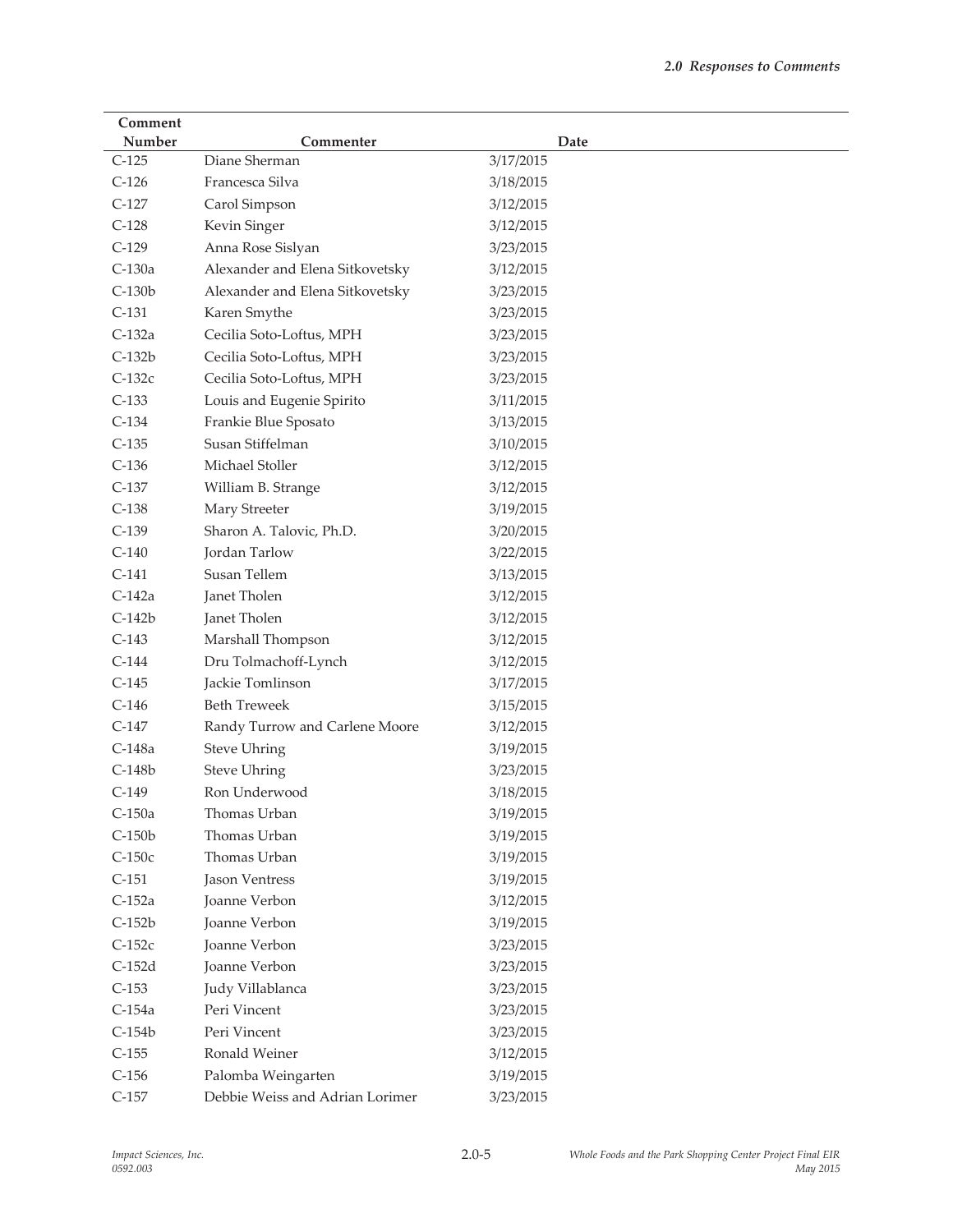| Comment |                         |          |
|---------|-------------------------|----------|
| Number  | Commenter               | Date     |
| D       | <b>Oral Comments</b>    |          |
| $D-1$   | <b>Brad Thornton</b>    | 3/2/2015 |
| $D-2$   | Chuck Trout             | 3/2/2015 |
| $D-3$   | Jeff Follert            | 3/2/2015 |
| $D-4$   | Linda Ellrod            | 3/2/2015 |
| $D-5$   | Justine Petretti        | 3/2/2015 |
| $D-6$   | Mariane Schector        | 3/2/2015 |
| $D-7$   | Anne Payne              | 3/2/2015 |
| $D-8$   | Norm Haynie             | 3/2/2015 |
| $D-9$   | Jo Giese                | 3/2/2015 |
| $D-10$  | Michelle Kahen          | 3/2/2015 |
| $D-11$  | <b>Howard Schector</b>  | 3/2/2015 |
| $D-12$  | Amy Cohen               | 3/2/2015 |
| $D-13$  | <b>Steve Uhring</b>     | 3/2/2015 |
| $D-14$  | <b>Bob Perkins</b>      | 3/2/2015 |
| $D-15$  | Paul Grisanti           | 3/2/2015 |
| $D-16$  | Charlotte Jones         | 3/2/2015 |
| $D-17$  | Commissioner John Mazza | 3/2/2015 |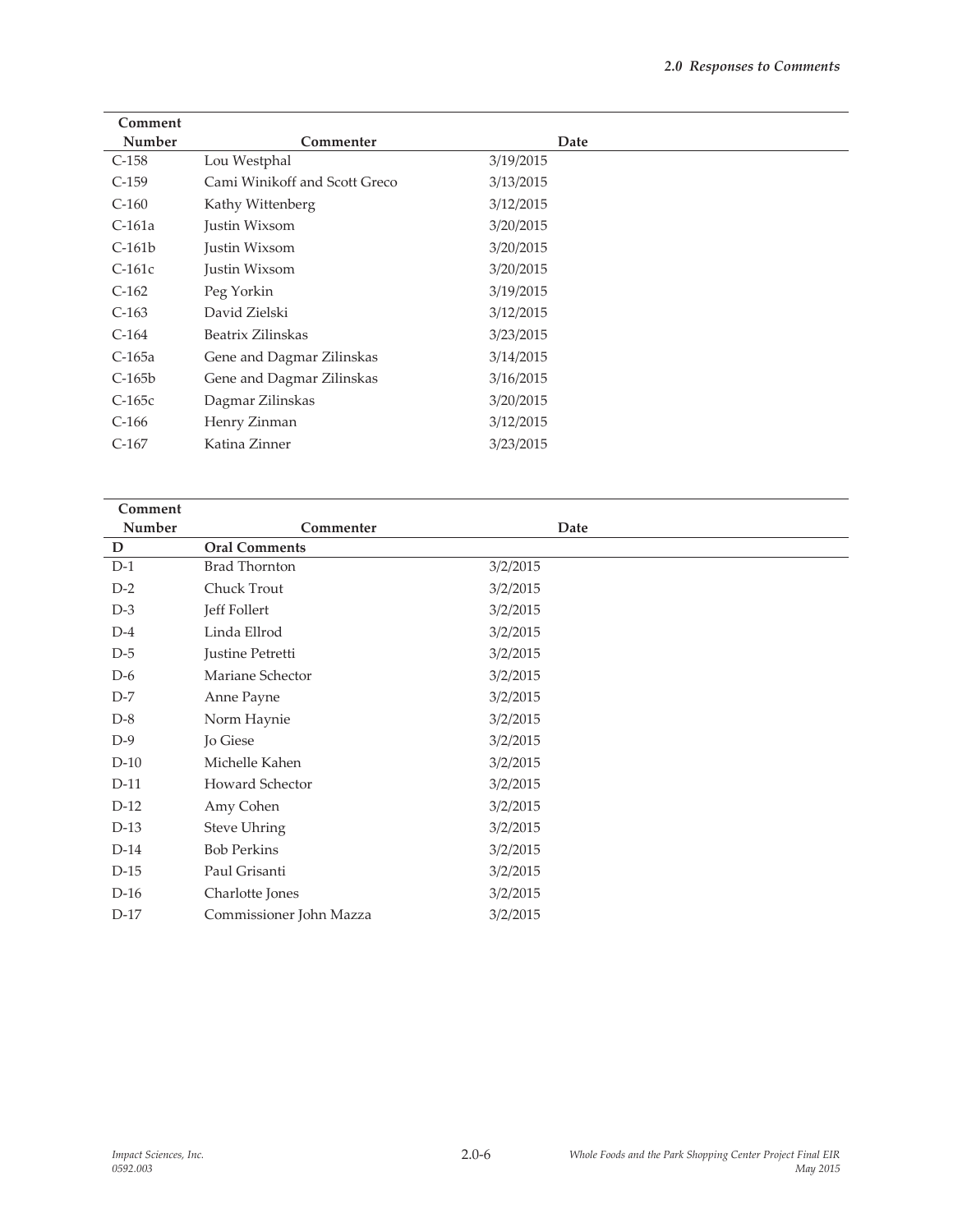## **TOPICAL RESPONSES**

A number of similar issues were raised by multiple commenters. This section provides topical responses to each of those issues.

# **Topical Response 1 – Traffic**

Several comments on the Draft EIR expressed concerns regarding the adequacy of the analysis of traffic impacts included in Draft EIR Section 3.13, Transportation and Traffic. This topical response provides additional clarifying information, which would serve to address concerns regarding the City's Traffic Impact Analysis Guidelines, the adequacy of traffic counts obtained for the project, and the metrics used to assess traffic impacts in the EIR.

### Summary of Traffic Impact Assessment Guidelines

The City of Malibu prepared the Traffic Impact Analysis Guidelines in order to streamline the Traffic Impact Analysis (TIA) preparation process and to provide a standardized framework for applicants to follow during the preparation of TIAs. The purpose of the TIA is to evaluate potential traffic impacts from a quantitative and qualitative standpoint. The TIA also considers the study area's traffic conditions in a variety of circumstances: both with and without a project, in present and future timeframes, and with and without the impacts of other expected/foreseeable projects ("cumulative" impacts). The Traffic Impact Analysis Guidelines require the use of traffic count data, a comprehensive evaluation of project specific and cumulative vehicle trips, a comprehensive evaluation of any intersection and roadway segments, and a comprehensive evaluation of driveways/circulation routes. The results of each TIA prepared in the City of Malibu must be compared to the City's significance criteria, which are based upon a sliding scale to determine the significance of a project's traffic impacts. In basic terms, this sliding scale of significance means that the worse traffic conditions are, the smaller the threshold is for creating a significant impact.

For the signalized intersections and roadway segments, the TIA measured project specific and cumulative traffic impacts quantitatively using the Intersection Capacity Utilization (ICU) method to calculate volume-to-capacity (V/C) ratios and qualitatively using levels of service (LOS). For the two unsignalized intersections within the study area, the Highway Capacity Manual (HCM) delay method was used to calculate LOS. The Level of Service methodology used to determine the significance of a traffic impact is a national standardized method and is therefore recommended for use in the City of Malibu Traffic Impact Analysis Guidelines. Essentially, the procedure to quantify traffic impacts involves the calculation of a V/C ratio within the peak hour necessary to accommodate all the traffic moving through the intersection as shown in the traffic count data. In addition, the calculation of LOS was used to qualitatively describe operational conditions within a traffic stream or at an intersection in terms of speed and travel time, freedom to maneuver, traffic interruptions, and comfort and convenience. In rating intersection operations, LOS A through F are used, where LOS A indicates free flow operations and LOS F indicates congested operations. The City generally considers LOS C as the minimum acceptable operating standard for signalized and unsignalized intersections in the City during peak hour traffic. LOS C is defined in the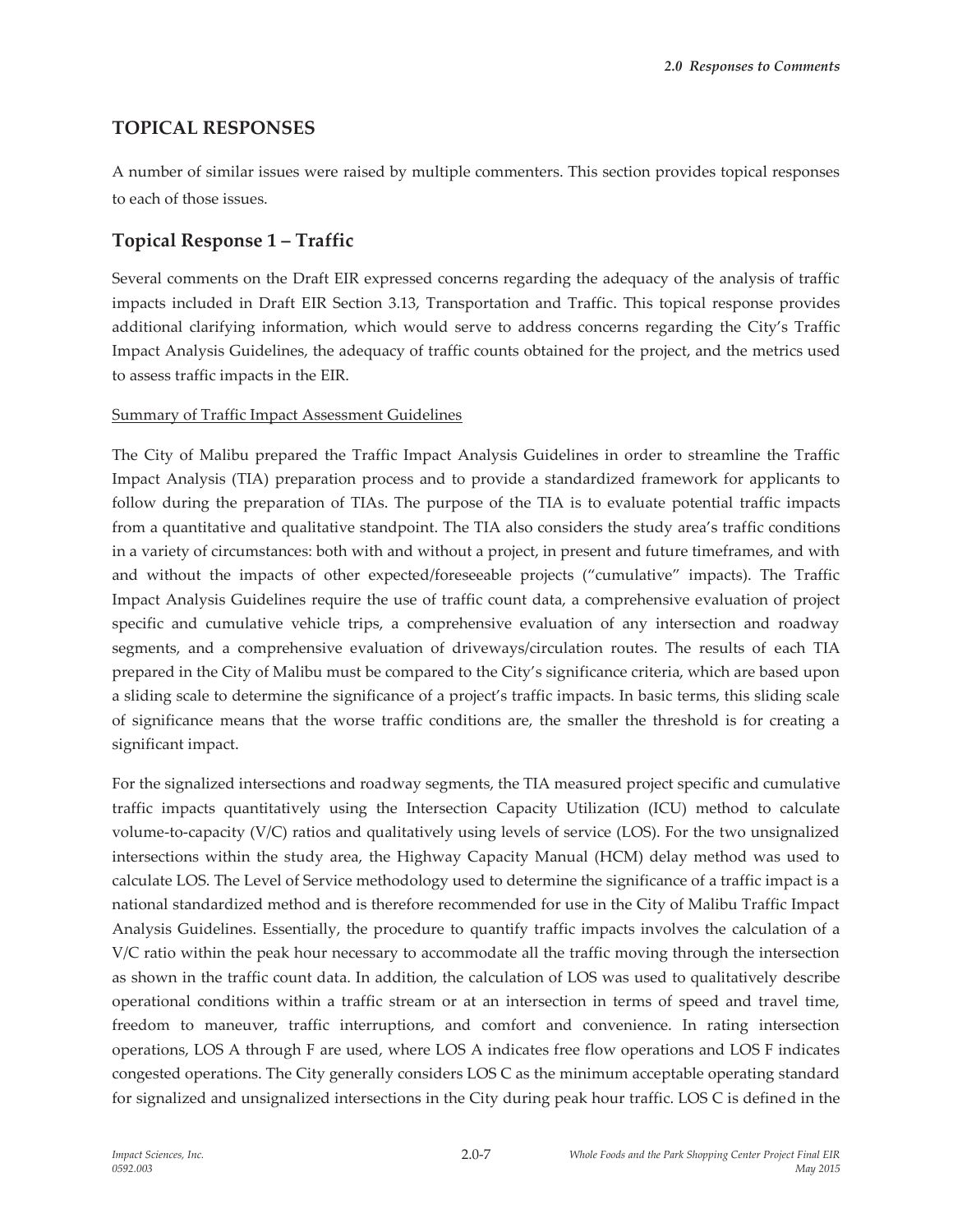City's Traffic Impact Analysis Guidelines as generally "good" traffic flow, where drivers may occasionally have to wait for more than one red light and backups may develop behind turning vehicles. For a more detailed explanation of the City's traffic impact significance thresholds, please refer to Draft EIR in Section 3.13, Transportation and Traffic, Tables 3.13-3 and 3.13-4 on page 3.13-17.

#### Summary of Traffic Impact Analysis

The TIA prepared for the Project (included as Appendix 3.13 in the Draft EIR) by the applicant's traffic engineer was independently reviewed by City Staff to ensure compliance with the Traffic Impact Analysis Guidelines. As required in the City's Traffic Impact Analysis Guidelines, the significance of traffic impacts was based primarily on the increase in the amount of Project traffic as well as cumulative Project traffic at intersections and roadway segments under Existing Conditions (2012), Existing Plus Project Conditions (2012), Future Plus Project Conditions (2017), and Future Plus Project Conditions (2030). The TIA evaluated the Project's potential to create traffic impacts at ten key intersections encompassing a study area that extends from Kanan-Dume Road to the west and Las Flores Canyon Road to the east. The TIA also included analysis of roadway segment impacts, analysis of mitigation measure effectiveness, analysis of the future driveway capacity, analysis of Congestion Management Program (CMP) intersections, traffic signal warrant analysis, and analysis of parking demand.

As discussed in Section 3.13, Transportation and Traffic, of the Draft EIR, the proposed project would have potentially significant traffic impacts at the intersection of Cross Creek Road and Pacific Coast Highway (PCH) under Existing Plus Project Conditions; and potentially significant impacts at the intersections of Cross Creek Road and PCH; Webb Way and PCH; and Malibu Canyon Road and PCH during either the weekday afternoon peak hour or the Saturday mid-day peak hour under Future Plus Project Conditions (2017 and 2030). Mitigation Measures 3.13-1 through 3.13-3 require the Project applicant to contribute its proportional share of funding for intersection improvements at Cross Creek Road and PCH, Webb Way and PCH, and Malibu Canyon Road and PCH. The intersection improvements generally include the construction of an additional eastbound right-turn lane at Cross Creek Road and PCH, the construction of dual eastbound left turn lanes at Webb Way and PCH, and intersection restriping and signal timing adjustments at Malibu Canyon Road and PCH. These mitigation measures will increase traffic flow for the most critical vehicle movements at each intersection, thereby reducing delay. After implementation of the required mitigation measures, impacts were considered less than significant.

### Adequacy of Traffic Counts

Several comment letters expressed concerns that the traffic counts utilized for the TIA were inadequate in so far as they underestimated baseline traffic counts by 25 percent or more when compared to traffic conditions described in previously prepared TIAs and compared to Caltrans traffic count data. In addition, several comment letters suggested that the traffic counts collected for the Project were inadequate because they show an overall trend of decreasing traffic in the City of Malibu. As a result, a number of comment letters requested the collection of new traffic counts in order to "achieve a more realistic assessment of impacts on Malibu roads."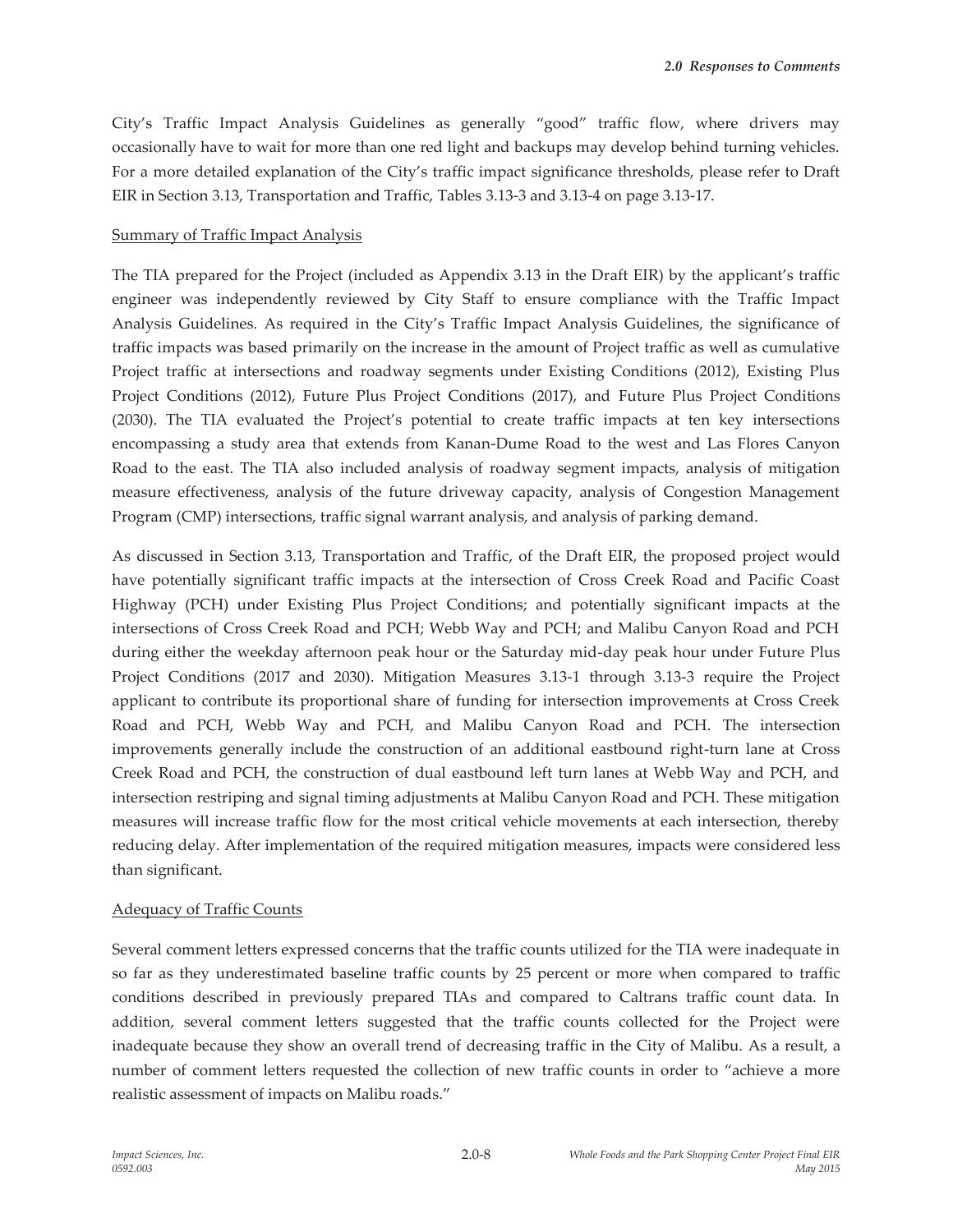The traffic counts used for the Project's TIA were collected by the City of Malibu in July of 2012 in accordance with the City's Traffic Impact Analysis Guidelines. Two separate traffic counts were collected during the summer period (July 2012), one count on a Thursday and another count on a Saturday. The City decided to collect summer traffic counts after reviewing comments received during the Draft EIR Scoping Meeting (refer to Draft EIR Appendix 1.0) and after reviewing traffic count data previously collected in the City of Malibu traffic over a period of 16 years (1996 to 2012). These counts indicated that summer period traffic volumes and PM peak hour traffic volumes were generally higher than nonsummer traffic volumes and AM traffic volumes.

Summer weekday traffic counts at each intersection within the Project's TIA study area were completed during the AM and PM peak hour and summer weekend traffic counts were completed during the midday peak hour. In addition, two 24-hour roadway segment counts were completed along PCH (east of Cross Creek Road and west of Malibu Canyon Road). The appropriate peak hours for the intersection traffic counts were determined after reviewing the City's 24-hour roadway segment counts, which indicated that the weekday AM peak hour typically occurs between 7:00 and 9:00 AM, the weekday PM peak hour typically occurs between 5:00 and 7:00 PM, and that the weekend peak hour typically occurs between 11:00 AM and 1:00 PM.

Provided below in **Tables 1(a–c)** and **Tables 2(a–c)** is a summary of historic traffic count data acquired by the City of Malibu for the intersections of PCH/Cross Creek Road and the PCH/Malibu Canyon Road. The traffic counts from these two intersections have been used because they convey some of the largest traffic volumes in the City. This data was collected during the AM, PM and weekend peak periods and key statistics have been summarized below each table for the purposes of responding to the comments which state that the Project TIA underestimates traffic by 25 percent or more.

| Table 1(a) - Cross Creek Road/PCH - Weekday AM Peak Hour Counts |                   |                            |  |
|-----------------------------------------------------------------|-------------------|----------------------------|--|
| <b>Project Name</b>                                             | Date              | <b>AM Peak Hour Volume</b> |  |
| City Traffic Counts (Whole Foods)                               | Thurs., 7/12/2012 | 3011                       |  |
| La Paz Traffic Counts                                           | Wed., 7/11/2012   | 3015                       |  |
| <b>City CMP Traffic Counts</b>                                  | Thurs., 3/15/2012 | 3335                       |  |
| <b>Pepperdine Traffic Counts</b>                                | Tues., 3/25/2008  | 3278                       |  |
| Papa Jack's Commercial Traffic Counts                           | Tues., 5/8/2007   | 3584                       |  |
| La Paz Traffic Counts                                           | $4/2003*$         | 3532                       |  |
| Malibu Bay Company Traffic Counts                               | $7/2001*$         | 3200                       |  |
| <b>Malibu Bay Company Traffic Counts</b>                        | Non-Summer 1997*  | 3201                       |  |
| Rancho Malibu Traffic Counts                                    | Wed., 8/21/1996   | 3162                       |  |

\*Note: The exact traffic count dates were unavailable.

**Table 1(a),** above, shows that the highest recent (2007 or later) weekday AM peak hour counts occur during the non-summer months. Traffic volumes fluctuate between summer and non-summer periods by up to 19 percent (3011 vs. 3584). This fluctuation in traffic volume was likely due in large part to the lack of school traffic in the summer months. The overall difference between 1996 and 2012 weekday AM peak hour traffic counts is approximately 5 percent (3162 vs. 3011). This relatively small amount of variation in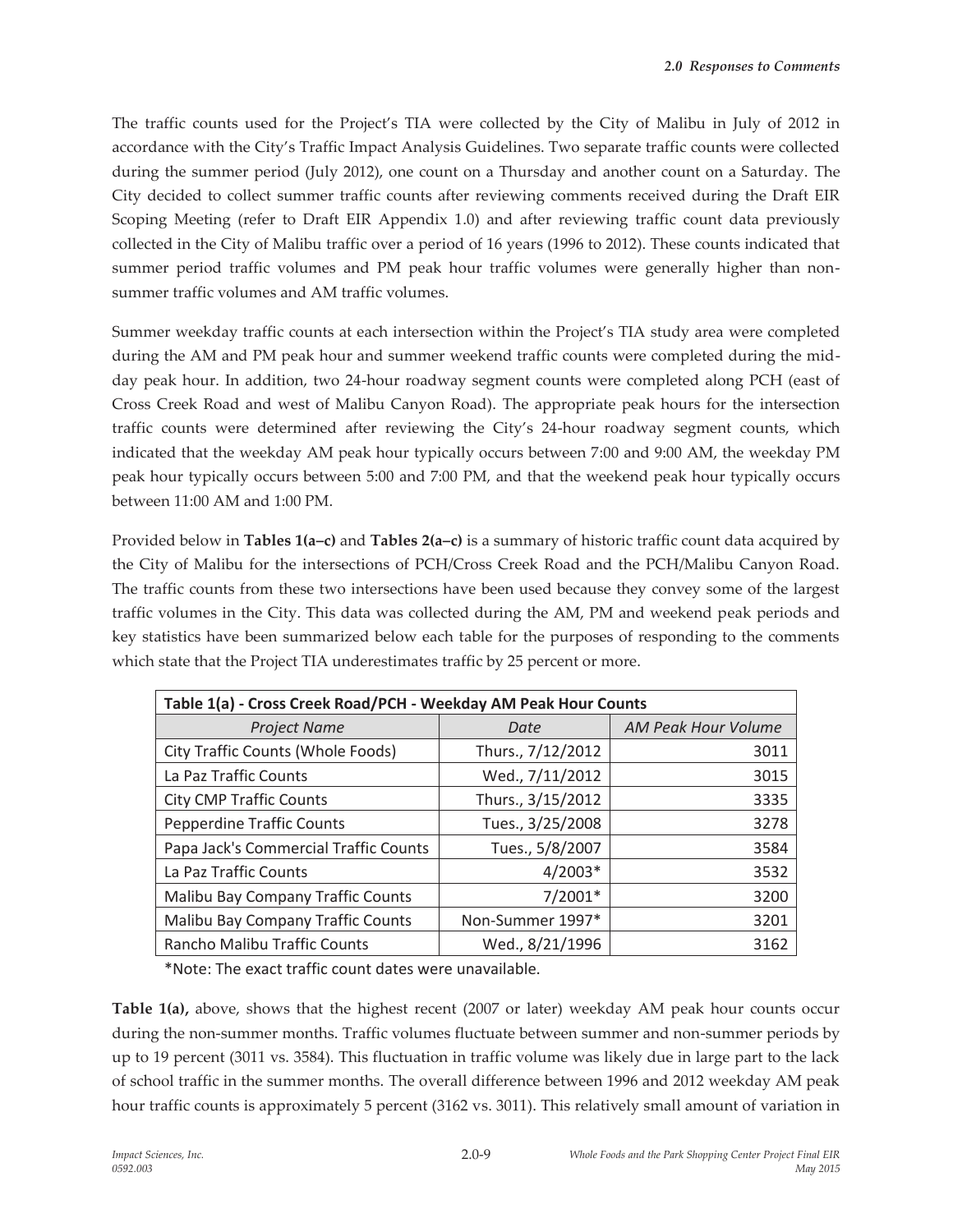overall intersection traffic count volumes is common. These traffic count volumes were reviewed by City Staff and were considered to be within a reasonable range of tolerance and thus they provide a reasonably accurate representation of baseline traffic conditions.

| Table 1(b) - Cross Creek Road/PCH - Weekday PM Peak Hour Counts |                   |                            |  |
|-----------------------------------------------------------------|-------------------|----------------------------|--|
| <b>Project Name</b>                                             | Date              | <b>PM Peak Hour Volume</b> |  |
| City Traffic Counts (Whole Foods)                               | Thurs., 7/12/2012 | 3985                       |  |
| La Paz Traffic Counts                                           | Wed., 7/11/2012   | 3712                       |  |
| <b>City CMP Traffic Counts</b>                                  | Thurs., 3/15/2012 | 3594                       |  |
| <b>Whole Foods Traffic Counts</b>                               | Wed., 5/19/2010   | 3712                       |  |
| Papa Jack's Commercial Traffic Counts                           | Tues., 5/8/2007   | 4078                       |  |
| La Paz Traffic Counts                                           | $4/2003*$         | 4226                       |  |
| Malibu Bay Company Traffic Counts                               | $7/2001*$         | 4020                       |  |
| Malibu Bay Company Traffic Counts                               | Non-Summer 1997*  | 4060                       |  |
| Rancho Malibu Traffic Counts                                    | Wed., 8/21/1996   | 4033                       |  |

*\*Note: The exact traffic count dates were unavailable.* 

**Table 1(b),** above, shows that the recent (2007 or later) weekday PM peak hour traffic counts fluctuate between summer and non-summer periods by approximately 10 percent (3712 vs. 4078). This fluctuation in traffic volume was likely due in large part to the lack of school traffic in the summer months. The overall difference between 1996 and 2012 weekday PM peak hour traffic counts is approximately 1 percent (4033 vs. 3985). This relatively small amount of variation in overall intersection traffic count volumes is common. These traffic count volumes were reviewed by City Staff and were considered to be within a reasonable range of tolerance and thus they provide a reasonably accurate representation of baseline traffic conditions. Summer weekday PM peak hour traffic counts are approximately 32 percent greater than summer weekday AM peak hour traffic counts (3985 vs. 3011).

| Table 1(c) - Cross Creek Road/PCH - Weekend PM Peak Hour Counts |                 |                            |  |
|-----------------------------------------------------------------|-----------------|----------------------------|--|
| <b>Project Name</b>                                             | Date            | <b>PM Peak Hour Volume</b> |  |
| City Traffic Counts (Whole Foods)                               | Sat., 7/14/2012 | 3867                       |  |
| La Paz Traffic Counts                                           | Sat., 7/7/2012  | 3657                       |  |
| <b>Whole Foods Traffic Counts</b>                               | Sat., 5/22/2010 | 4210                       |  |
| Papa Jack's Commercial Traffic Counts                           | Sat., 8/4/2007  | 4242                       |  |
| La Paz Traffic Counts                                           | $4/2003*$       | 4021                       |  |
| Malibu Bay Company Traffic Counts                               | $7/2001*$       | 3890                       |  |
| Malibu Bay Company Traffic Counts                               | Summer 1997     | 3453                       |  |
| Rancho Malibu Traffic Counts                                    | Sat., 8/17/1996 | 3406                       |  |

*\*Note: The exact traffic count dates were unavailable.* 

**Table 1(c),** above, shows that the recent (2007 or later) weekend mid-day peak hour traffic counts fluctuate between summer and non-summer periods by approximately 9 percent (3867 vs. 4210). The weekend PM peak hour traffic counts completed between 1996 and 2012 have increased by 13.5 percent

2.0-10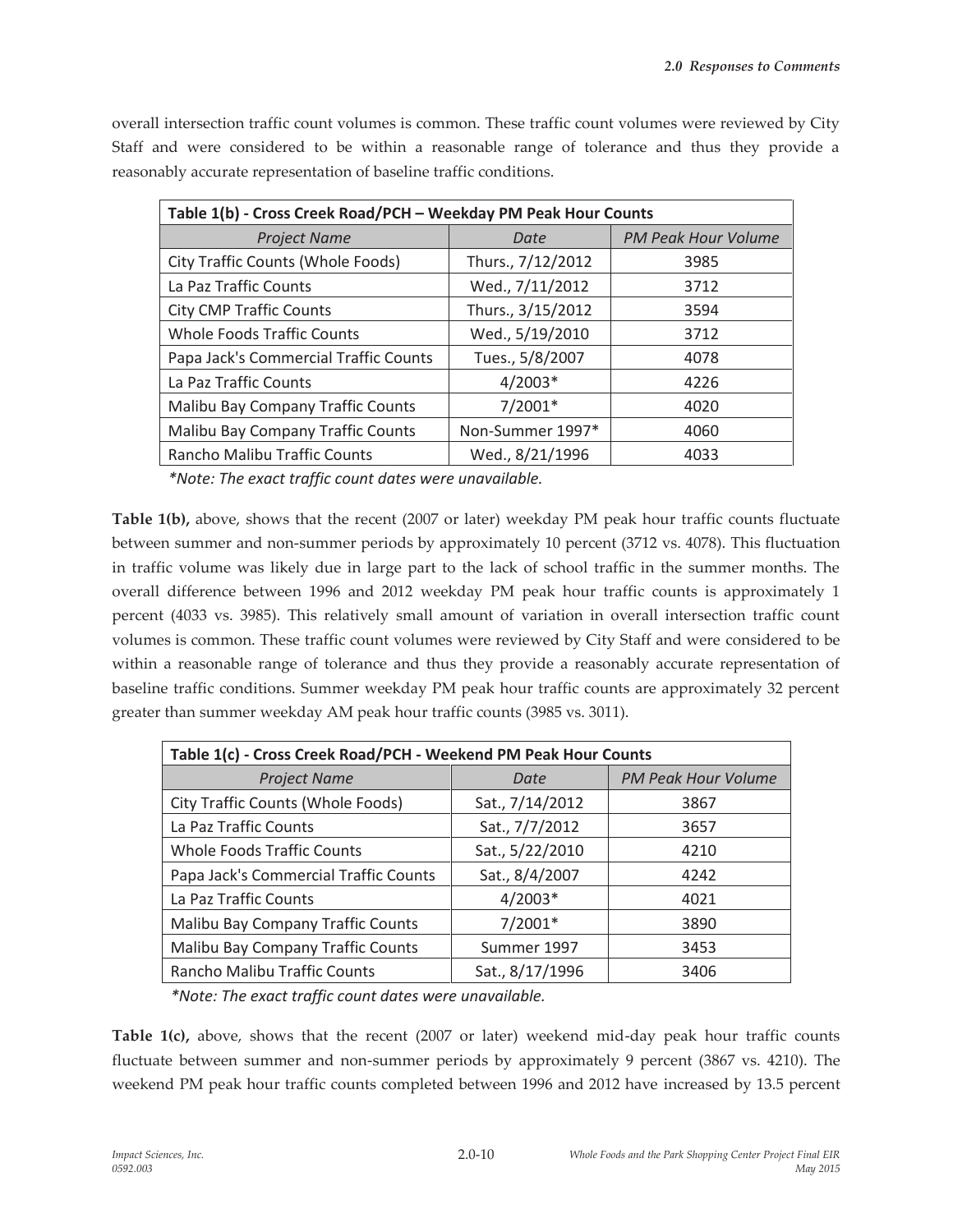| Table 2(a) - Malibu Canyon Road / PCH - Weekday AM Peak Hour Counts |                   |                     |  |
|---------------------------------------------------------------------|-------------------|---------------------|--|
| <b>Project Name</b>                                                 | Date              | AM Peak Hour Volume |  |
| City Traffic Counts (Whole Foods)                                   | Thurs., 7/12/2012 | 3009                |  |
| La Paz Traffic Counts                                               | Tues., 7/10/2012  | 3119                |  |
| <b>City CMP Traffic Counts</b>                                      | Tues., 3/17/2009  | 3281                |  |
| <b>City CMP Traffic Counts</b>                                      | Tues., 3/10/2009  | 3208                |  |
| <b>Pepperdine Traffic Counts</b>                                    | Fri., 3/28/2008   | 3170                |  |
| <b>City CMP Traffic Counts</b>                                      | Wed., 3/14/2007   | 3320                |  |
| Papa Jack's Commercial Traffic Counts                               | Tues., 3/13/2007  | 3448                |  |
| <b>City CMP Traffic Counts</b>                                      | Wed., 4/9/2003    | 3346                |  |
| <b>City CMP Traffic Counts</b>                                      | Tues., 4/8/2003   | 3256                |  |
| Hajian Office Bldg. Traffic Counts                                  | $4/2003*$         | 2406                |  |
| Malibu Bay Company Traffic Counts                                   | $7/2001*$         | 3145                |  |
| Malibu Bay Company Traffic Counts                                   | Non-summer 1997*  | 3508                |  |
| Rancho Malibu Traffic Counts                                        | Wed., 8/21/1996   | 3057                |  |

(3406 vs. 3867). The summer weekend PM peak hour traffic counts are approximately 28 percent greater than summer weekday AM peak hour traffic counts (3867 vs. 3011).

*\*Note: The exact traffic count dates were unavailable.* 

**Table 2(a),** above, shows that the recent (2007 or later) weekday AM peak hour counts fluctuate between summer and non-summer periods by approximately 15 percent (3009 vs. 3448). This fluctuation in traffic volume was likely due in large part to the lack of school traffic in the summer months. The overall difference in weekday AM peak hour traffic counts completed between 1996 and 2012 is approximately 1.5 percent (3057 vs. 3009). This relatively small amount of variation in overall intersection traffic count volumes is common. These traffic count volumes were reviewed by City Staff and were considered to be within a reasonable range of tolerance and thus they provide a reasonably accurate representation of baseline traffic conditions.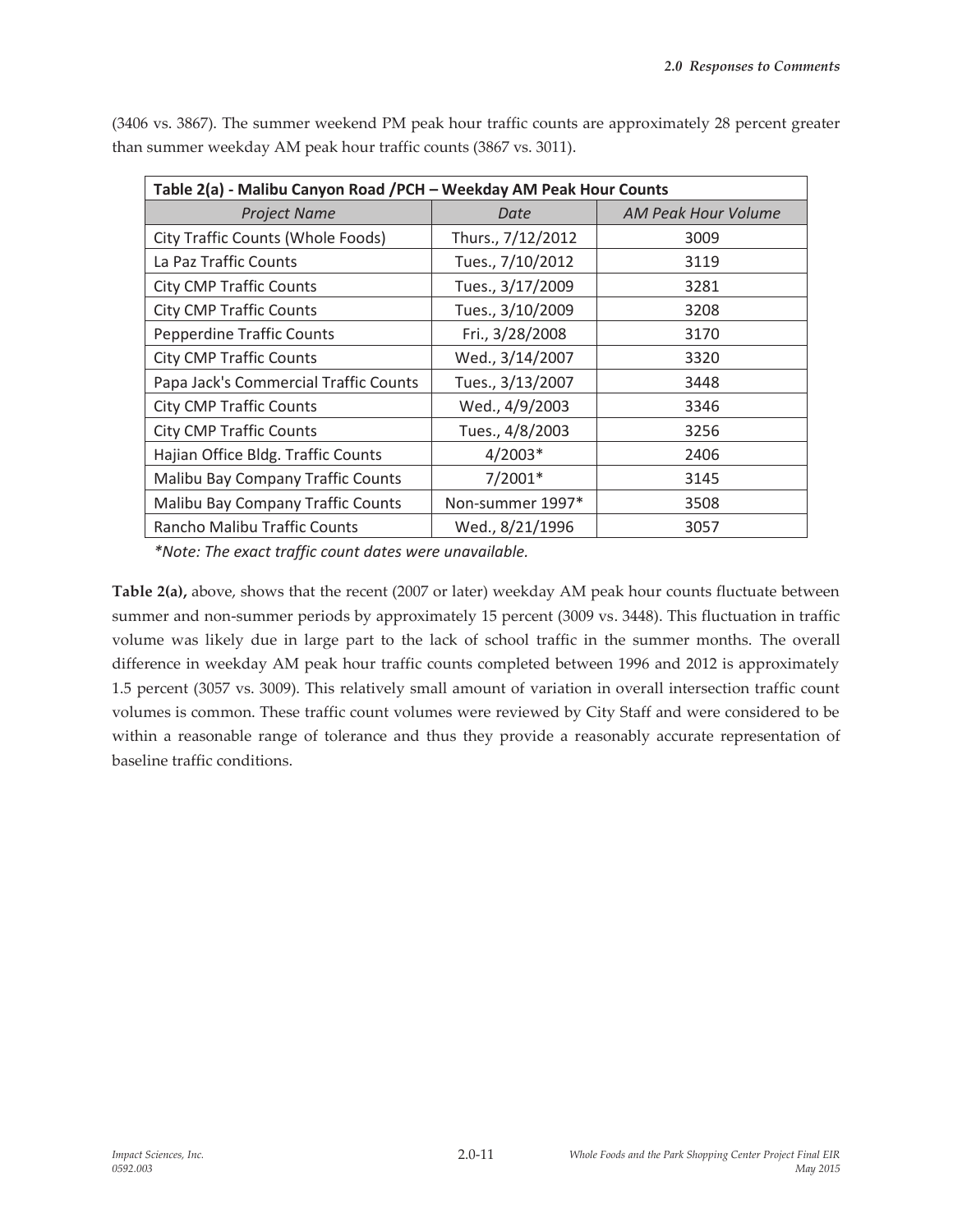| Table 2(b) - Malibu Canyon Road / PCH - Weekday PM Peak Hour Counts |                   |                            |  |
|---------------------------------------------------------------------|-------------------|----------------------------|--|
| <b>Project Name</b>                                                 | Date              | <b>PM Peak Hour Volume</b> |  |
| City Traffic Counts (Whole Foods)                                   | Thurs., 7/12/2012 | 3518                       |  |
| La Paz Traffic Counts                                               | Tues., 7/10/2012  | 3597                       |  |
| <b>City CMP Traffic Counts</b>                                      | Tues., 3/10/2009  | 3438                       |  |
| <b>Pepperdine Traffic Counts</b>                                    | Fri., 3/28/2008   | 3469                       |  |
| <b>City CMP Traffic Counts</b>                                      | Wed., 3/14/2007   | 3712                       |  |
| Papa Jack's Commercial Traffic Counts                               | Tues., 3/13/2007  | 3644                       |  |
| <b>City CMP Traffic Counts</b>                                      | Wed., 4/9/2003    | 3589                       |  |
| <b>City CMP Traffic Counts</b>                                      | Tues., 4/8/2003   | 3780                       |  |
| Hajian Office Bldg. Traffic Counts                                  | $4/2003*$         | 3931                       |  |
| <b>Malibu Bay Company Traffic Counts</b>                            | $7/2001*$         | 3370                       |  |
| Malibu Bay Company Traffic Counts                                   | non-summer 1997 * | 3411                       |  |
| Rancho Malibu Traffic Counts                                        | Wed., 8/21/1996   | 3402                       |  |

*\*Note: The exact traffic count dates were unavailable.* 

**Table 2(b),** above, shows that the recent (2007 or later) weekday PM peak hour traffic counts fluctuate between summer and non-summer periods by approximately 5 percent (3518 vs. 3644). This fluctuation in traffic volume was likely due in large part to the lack of school traffic in the summer months. The overall difference in weekday PM peak hour trip counts completed between 1996 and 2012 is approximately 3.4 percent (3402 vs. 3518). This relatively small amount of variation in overall intersection traffic count volumes is common. These traffic count volumes were reviewed by City Staff and were considered to be within a reasonable range of tolerance and thus they provide a reasonably accurate representation of baseline traffic conditions. The summer weekday PM peak hour traffic counts are approximately 17 percent greater than summer weekday AM peak hour traffic counts (3518 vs. 3009).

| Table 2(c) - Malibu Canyon Road / PCH - Weekend PM Peak Hour Counts |                |                     |  |
|---------------------------------------------------------------------|----------------|---------------------|--|
|                                                                     |                | <b>PM Peak Hour</b> |  |
| <b>Project Name</b>                                                 | Date           | Volume              |  |
| City Traffic Counts (Whole Foods)                                   | Sat., 07/14/12 | 3838                |  |
| La Paz Traffic Counts                                               | Sat., 06/30/12 | 3981                |  |
| Papa Jack's Commercial Traffic Counts                               | Sat., 08/04/07 | 3870                |  |
| Malibu Bay Company Traffic Counts                                   | 07/2001*       | 4005                |  |
| Malibu Bay Company Traffic Counts                                   | Summer 1997*   | 3972                |  |
| Rancho Malibu Traffic Counts                                        | Sat., 08/17/96 | 3918                |  |

*\*Note: The exact traffic count dates were unavailable.* 

**Table 2(c)**, above, shows that the weekend PM peak hour traffic counts completed between 1996 and 2012 fluctuate by approximately 1 percent (3918 vs. 3938). This relatively small amount of variation in overall intersection traffic count volumes is common. These traffic count volumes were reviewed by City Staff and were considered to be within a reasonable range of tolerance and thus they provide a reasonably

2.0-12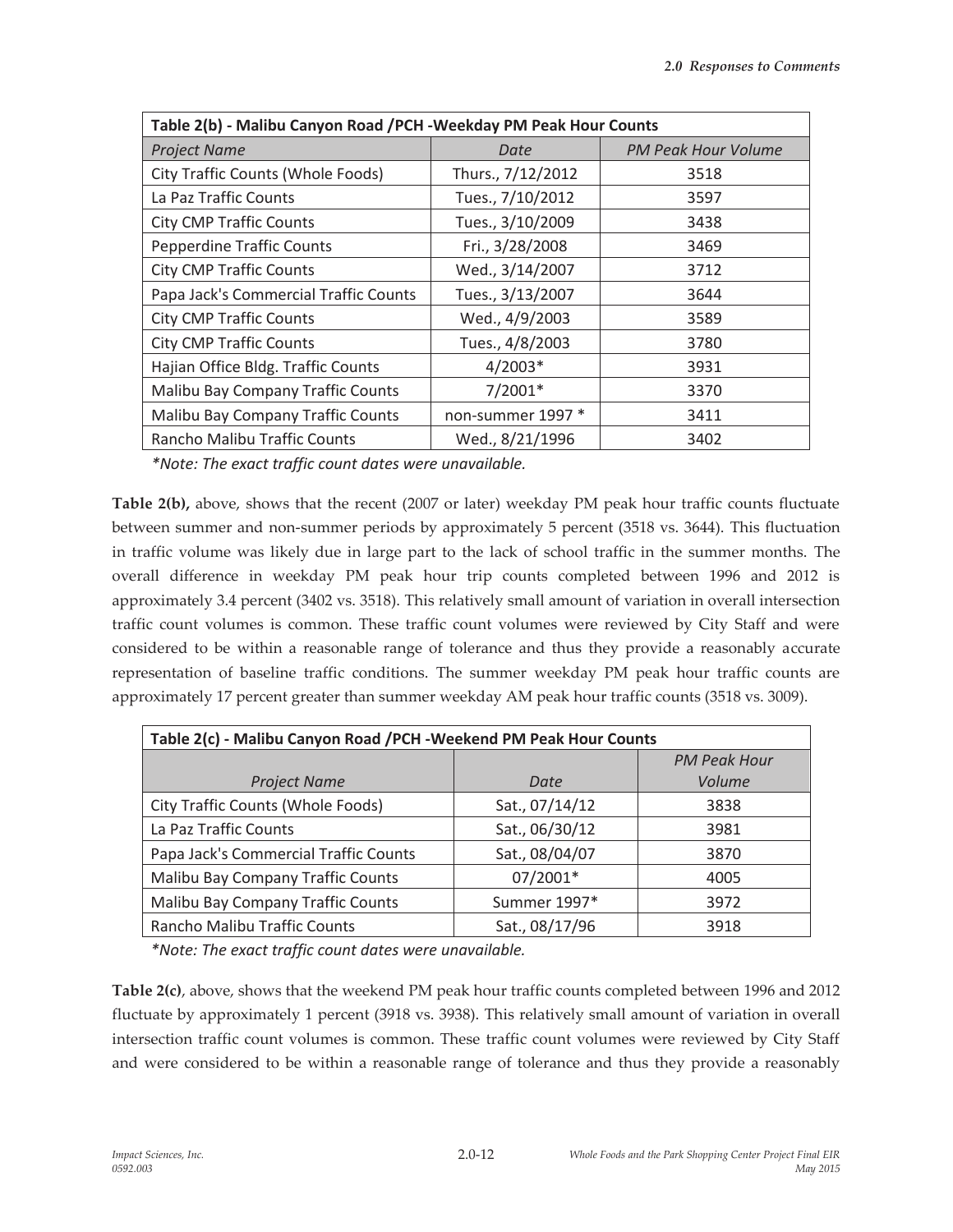accurate representation of baseline traffic conditions. The summer weekend PM peak hour traffic counts are approximately 28 percent greater than summer weekday AM peak hour traffic counts (3838 vs. 3009).

In summary, the tables above underscore the fact that traffic counts collected during the weekday PM peak hour and during the weekend peak hour are higher than AM traffic counts (both summer and nonsummer) at both intersections. This is consistent with the traffic impact calculations contained in the Draft EIR, Section 3.13, Transportation and Traffic, which identify all significant impacts occurring during either the PM peak hour or during the weekend peak hour under Existing Plus Project (2012) conditions. The tables above also show that traffic count volumes at the intersection of PCH and Cross Creek Road have increased over the period of 1996 to 2012 by approximately 13.5 percent during the summer weekend peak hour. This is consistent with the impact calculations contained in Draft EIR, Section 3.13, Transportation Traffic, which show a significant impact at this intersection under Existing Plus Project (2012) conditions during the weekend peak hour. The traffic count volumes at the intersection of PCH and Malibu Canyon Road have remained relatively constant over the period of 1996 to 2012. This is consistent with the impact calculations contained in Draft EIR, Section 3.13, Transportation Traffic, which show a less than significant impact at this intersection under Existing Plus Project (2012) conditions.

Several comment letters also expressed concerns that the 2012 traffic counts obtained for the Project were between 17 percent and 35 percent lower than Caltrans traffic count estimates (2013) obtained along PCH at its intersection with Cross Creek Road and Malibu Canyon Road, respectively. The commenter's claim of significantly reduced traffic volumes in 2012 was based upon stated traffic volumes of 2,357 at PCH/Malibu Canyon and 3,314 at PCH/Cross Creek Road. These stated 2012 traffic count volumes are inaccurate because they only include the "straight through" movements and not the turning movements collected during the PCH and Malibu Canyon Road and PCH and Cross Creek Road intersection traffic counts. This omission results in the underestimation of the actual 2012 intersection traffic counts by 33 percent and 13 percent, respectively. The Caltrans data referenced by the commenter for comparison were traffic volume "estimates" only and were derived from counts taken at the intersection of PCH and Ocean Avenue and PCH at Ventura County Line, respectively approximately 18 miles and 10 miles from the Civic Center Area of Malibu. For a more accurate comparison of 2012 traffic count data and the Caltrans traffic count estimates, please refer to Table 3.13-11 "Arterial Street Segment Traffic Impact Analysis" from the Whole Foods Traffic Study, page 61 (included in the Draft EIR in Section 3.13, Transportation and Traffic as Table 3.13-11 on page 3.13-51), which reports a PM weekday peak hour traffic volume of 3,721 on PCH (east of Cross Creek Road) compared to the estimated Caltrans PM peak hour volume of 4,000 trips. The difference between the actual traffic count volume and the estimated Caltrans PM peak hour volume is approximately 7 percent, rather than 35 percent as stated by a number of commenters. This relatively small amount of variation when comparing actual traffic count volumes and traffic volume estimates (which incorporate conservative cumulative growth factors) was reviewed by City Staff and was considered a reasonably accurate representation of baseline traffic conditions.

#### Why use V/C Ratio vs. Delay to Measure Traffic Impacts?

Using V/C ratios for planning level studies is a standard industry practice used by the City of Malibu, Caltrans, and numerous other state and local agencies. Several adjacent jurisdictions as well as Los

2.0-13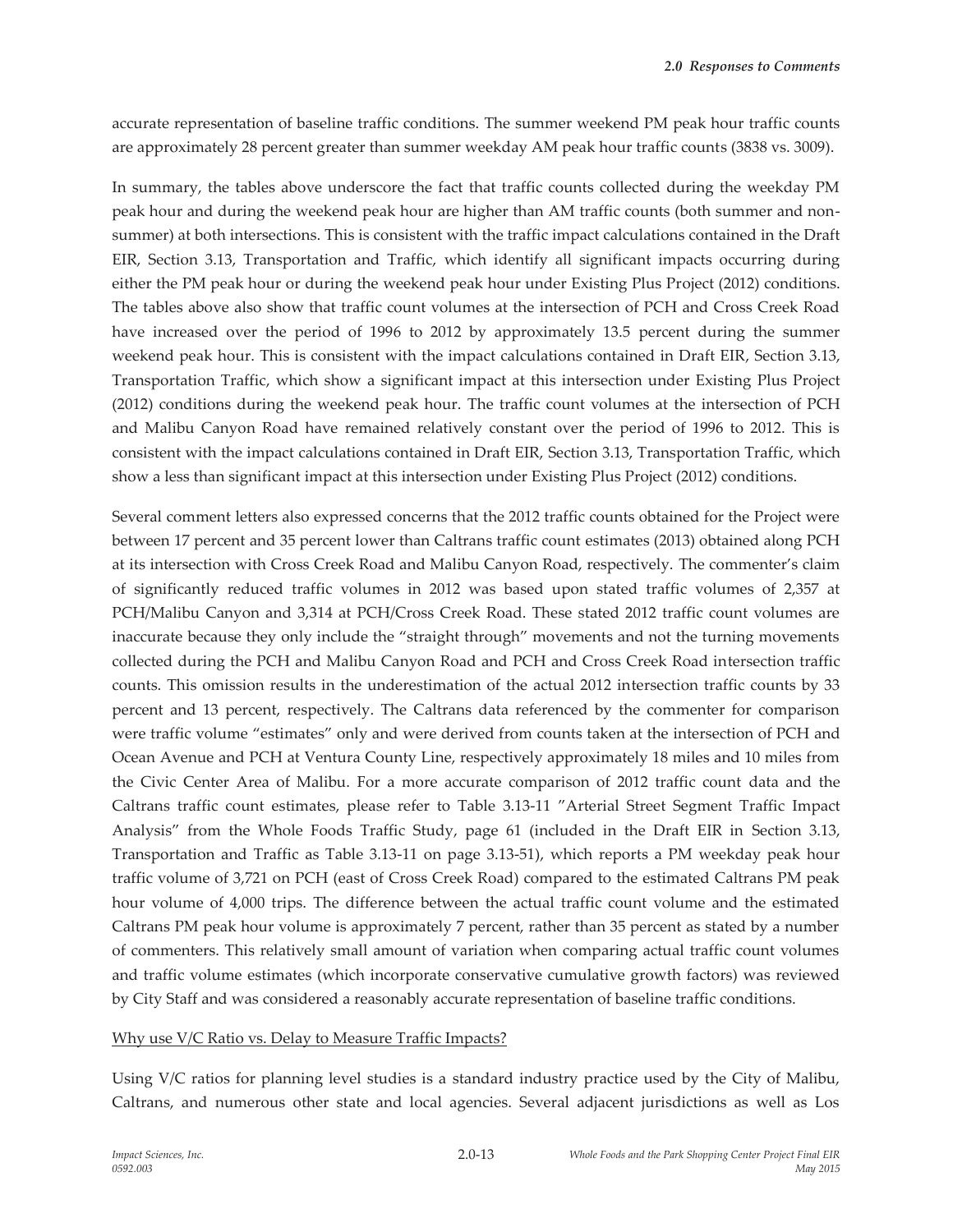Angeles County follow similar TIA guidelines and measure the LOS at intersection based upon V/C ratios. This is because V/C ratios provide an opportunity to understand any 'over' capacity issues and help identify mitigation measures such as physical improvements. Metrics such as 'delay' could easily be mitigated by optimizing signal timing, such as providing additional green time to certain movements, which may not be the best approach when it is applied to future estimated volumes. For example, such an approach could suggest that providing better signal timing in the year 2020 would mitigate a congestion problem. Therefore, the V/C ratios provide an appropriate means for quantifying intersection operating characteristics and for quantifying the effectiveness of traffic mitigation measures.

## **Topical Response 2—Wildland Fire and Public Safety Concerns**

Several comments on the Draft EIR expressed concerns regarding emergency vehicle staging and access, and resident evacuation, particularly during a wildland fire, to and from the surrounding neighborhood due to traffic conditions in the project site area, as well as available water supply for fire suppression. Potential impacts due to wildland fire during construction and operation of the Project were analyzed in Section 3.7, Hazards, and Section 3.11.1, Public Services - Fire Protection, of the Draft EIR. This topical response summarizes potential impacts due to wildland fire during construction and operation of the Project as discussed throughout the Draft EIR, and provides additional clarifying information regarding local coordination of emergency services planning, which would serve to address concerns regarding emergency vehicle access, resident evacuation, and available water supply.

It should be noted that as fully discussed in Section 3.7, Hazards, and Section 3.11.1, Public Services - Fire Protection, of the Draft EIR, the proposed project includes multiple measures to address wildfire hazards, including use of fire resistant building materials, vegetation clearance and management, and a 26-footwide rear driveway off of Cross Creek Road that would provide secondary vehicle access to the project site and Civic Center Way in the event of an emergency. As noted by Inspector Nancy Rodeheffer, Los Angeles County Fire Department Land Development Unit, Fire Preventions Division, in the incorporated Conditions of Approval documentation dated November 22, 2011, the proposed project will meet all applicable code and ordinance requirements including, but not limited to, building construction, all weather access fire lanes, number of fire hydrants and spacing, brush clearance, and fuel modification plans.

The applicant has agreed to fund the design and construction of approximately 5,000 feet of a 12-inch water main, pump station upgrades, a regulating station, and an approximately 800,000 gallon water tank.1 These infrastructure improvements would be dedicated to County of Los Angeles Water Works District 29 (WWD 29) after construction is complete and would be used to supply water to the project site.

2.0-14

<sup>1</sup> Los Angeles County Waterworks District 29 Participation Agreement Letter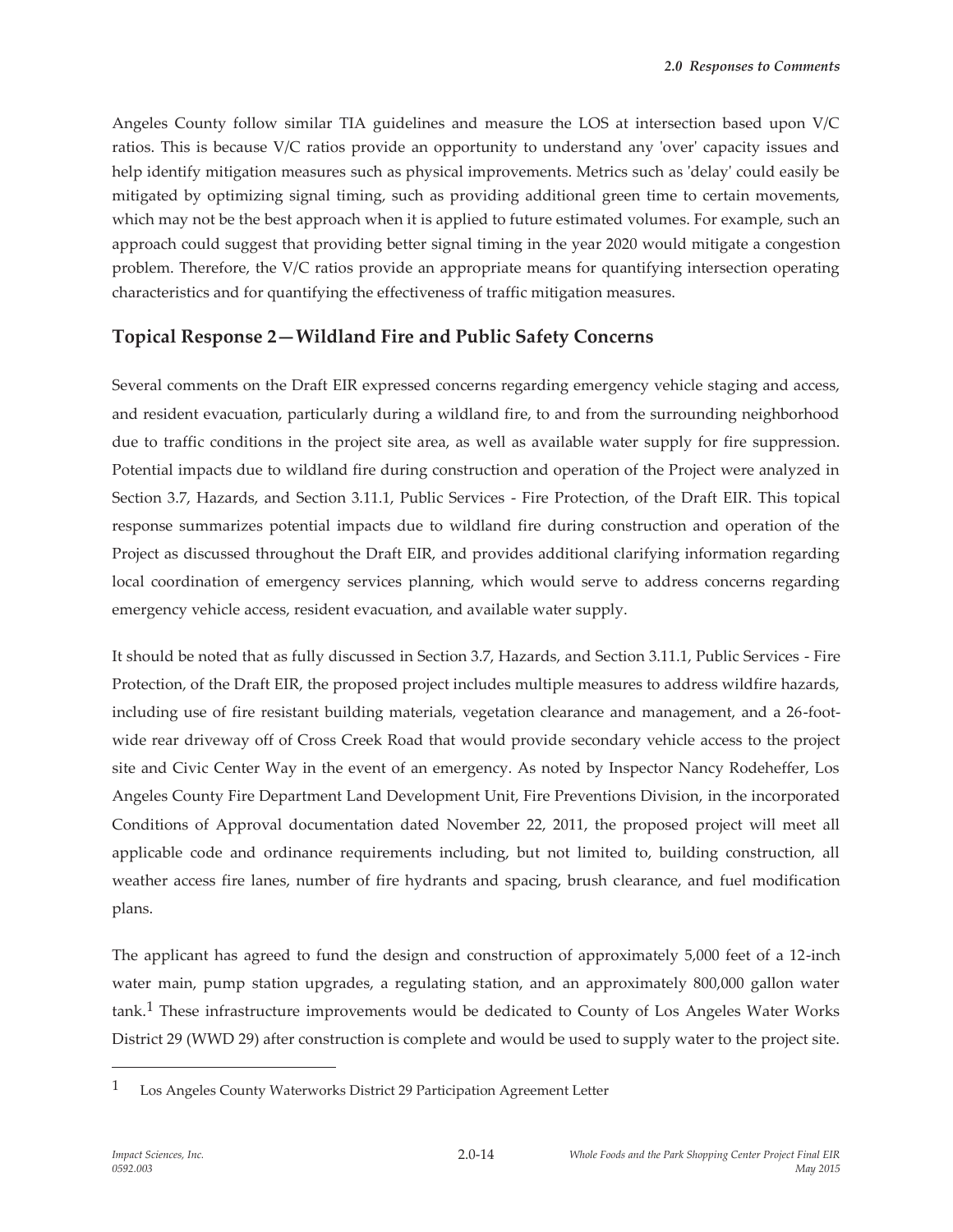Following the installation of these upgrades, there would be adequate water flow for fire protection services.2

As discussed in Section 3.7, Hazards, and Section 3.11.1, Public Services - Fire Protection, of the Draft EIR, the Santa Monica Mountains are considered particularly susceptible to wildfires due to several factors including; climate patterns and weather conditions, fire adaptation of vegetation types, slope steepness, and frequency of fires caused by human activity.

Numerous federal, state, and local regulatory and code requirements exist to manage and reduce the risks of wildland fires.

## *Federal Regulations*

### **Robert T. Stafford Disaster Relief and Emergency Assistance Act**

The Robert T. Stafford Disaster Relief and Emergency Assistance Act (DREAA) provides the basis for federal assistance to state and local governments impacted by disaster and outlines the requirements for mitigation planning. Hazard mitigation is considered the first step in preparing for emergencies (rather than placing a reliance on recovery after an event). The Federal Emergency Management Agency (FEMA) requires state and local governments to develop a Hazard Mitigation Plan and update it every five years in order to be eligible of FEMA mitigation programs, including eligibility for public assistance funding following a disaster.

### **Disaster Mitigation Act of 2000**

The Disaster Mitigation Act of 2000 (DMA 2000), Section 322 (a-d), requires that local governments maintain mitigation plans that describe the process for identifying hazards, risks and vulnerabilities, identifies and prioritizes mitigation actions, encourages development of local mitigation and provides technical support for those efforts as a condition of receiving federal disaster mitigation funds.

### *State Regulations*

### **Fire and Resource Assessment Program**

Government Code 51175-89 directs the California Department of Forestry and Fire Protection (CAL FIRE) to identify areas of very high fire hazard severity zones (VHFHSZs) in local responsibility areas (LRAs).

<sup>&</sup>lt;sup>2</sup> County of Los Angeles Water Works District 29, Fire Flow Availability form dated October 25, 2011.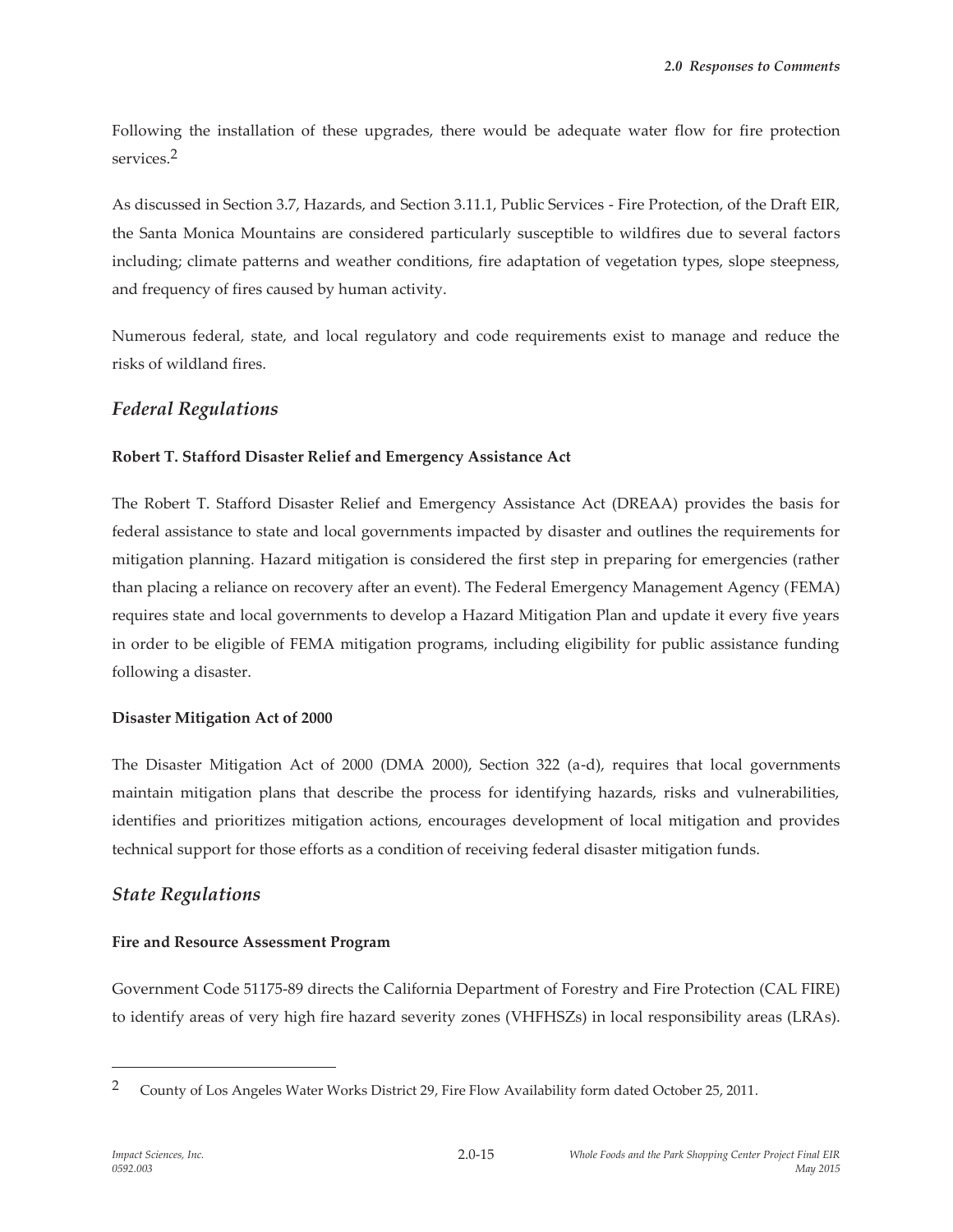Mapping of the areas, referred to as VHFHSZ, is based on data and models of potential fuels over a 30- to 50-year time horizon and their associated expected fire behavior, and expected burn probabilities to quantify the likelihood and nature of vegetation fire exposure (including firebrands) to buildings.

CAL FIRE is also charged under state law (PRC 4789) with the development and maintenance of a Fire and Resources Assessment Program (FRAP).<sup>3</sup> The FRAP assesses the amount and extent of California's forests and rangelands, analyses their condition and identifies alternative management and policy guidelines, including wildfire threats to ecosystem health and community safety.

## *Local Regulations*

### **Los Angeles County Fire Department Fire Code**

The LACFD's Fire Code establishes standards for the distribution, design, construction, and location of fire protection facilities, including systems incorporated into private development projects. These standards specify fire-flow criteria, minimum distances to fire stations, public and private specifications, and the location criteria and access provisions for fire-fighting vehicles and personnel.

### **City of Malibu Fire Code**

The City of Malibu has adopted the Los Angeles County Fire Code, contained in Title 32 of the Los Angeles County Code. The City of Malibu Fire Code includes regulations that require the identification of Fire Hazard Severity Zones and regulations for vegetation management and fuel modification. Fire Code Section 1117.2.1 requires that a fuel modification plan, a landscape plan, and an irrigation plan be prepared prior to any subdivision of land or new construction in a VHFHSZ. All land in the City is designated a VHFHSZ.

### **Ordinance No. 299 of the City of Malibu**

Ordinance No. 299 of the City of Malibu required the Los Angeles County Fire Chief to designate all land in the City as VHFHSZ, a zone defined by a more destructive behavior of fire and a greater probability of flames and embers threatening buildings. Properties in VHFHSZ are subject to more stringent Building Code requirements. In summary, these code provisions address roofing and siding materials, window glazing, exterior doors, the protection of openings and unenclosed underfloor areas, and accessory structures.

<sup>3</sup> Further information regarding the FRAP is available on-line: http://frap.fire.ca.gov/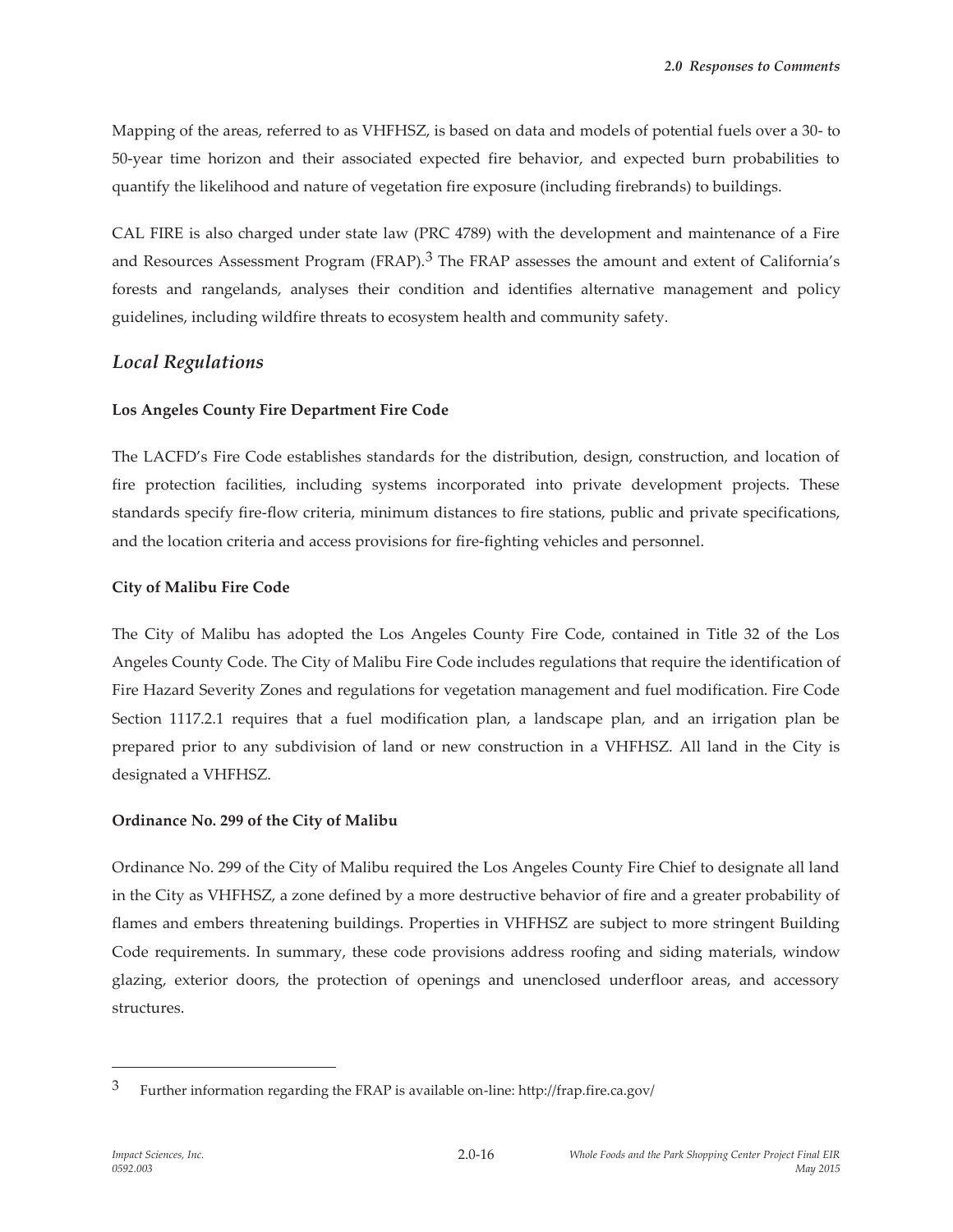#### **City of Malibu General Plan**

The safety and health element of the City of Malibu General Plan includes goals and policies intended to minimize risks due to fire hazards. Safety Implementation Measure 4 is intended to "establish programs and guidelines for fire-safe landscaping including buffers comprised of fire resistant vegetation between residential areas and open space areas and encourage use of fire-safe landscaping principles which emphasize plant species with low fuel volumes." Other implementation measures include coordination between the City and Los Angeles County Fire Department (LACFD) and measures regarding emergency response.

#### **City of Malibu Local Coastal Program Land Use Plan**

General policies 4.45 through 4.54 of the City of Malibu Local Coastal Program (LCP) Land Use Plan are intended to minimize risks due to fire hazards. They include siting and design guidelines and requirements for developments adjacent to parkland. This also requires adequate access and water supply for fire protection personnel and specific brush clearance methods. The LCP Land Use Plan also requires submittal of a fuel modification plan prior to approval for any project that requires fuel modification.

### **City of Malibu LCP Local Implementation Plan**

Chapter 9 of the City of Malibu LCP Local Implementation Plan contains provisions intended to ensure that new development minimizes risks to life and property in areas of high geologic, flood, and fire hazard. Development standards, permit and application requirements, and other measures are provided to implement the LCP Local Implementation Plan.

### *Local Agency Disaster Preparation and Coordination*

A robust system of plans and procedures has been put in place to provide the groundwork for planning and training to facilitate optimum performance in response to a major emergency or disaster situation in and around the City of Malibu.

### **Las Virgenes-Malibu Council of Governments Multi-Jurisdictional Hazard Mitigation Plan**

The City of Malibu, together with the cities of Agoura Hills, Calabasas, Hidden Hills, and Westlake, has joined to form the Las Virgenes-Malibu Council of Governments (LVMCOG). The LVMCOG was formed to provide a vehicle for members to engage in regional and cooperative planning and coordination of government services and responsibilities. The five cities of the LVMCOG contract for essential law enforcement services with the Los Angeles County Sheriff's Department (LACSD) and for firefighting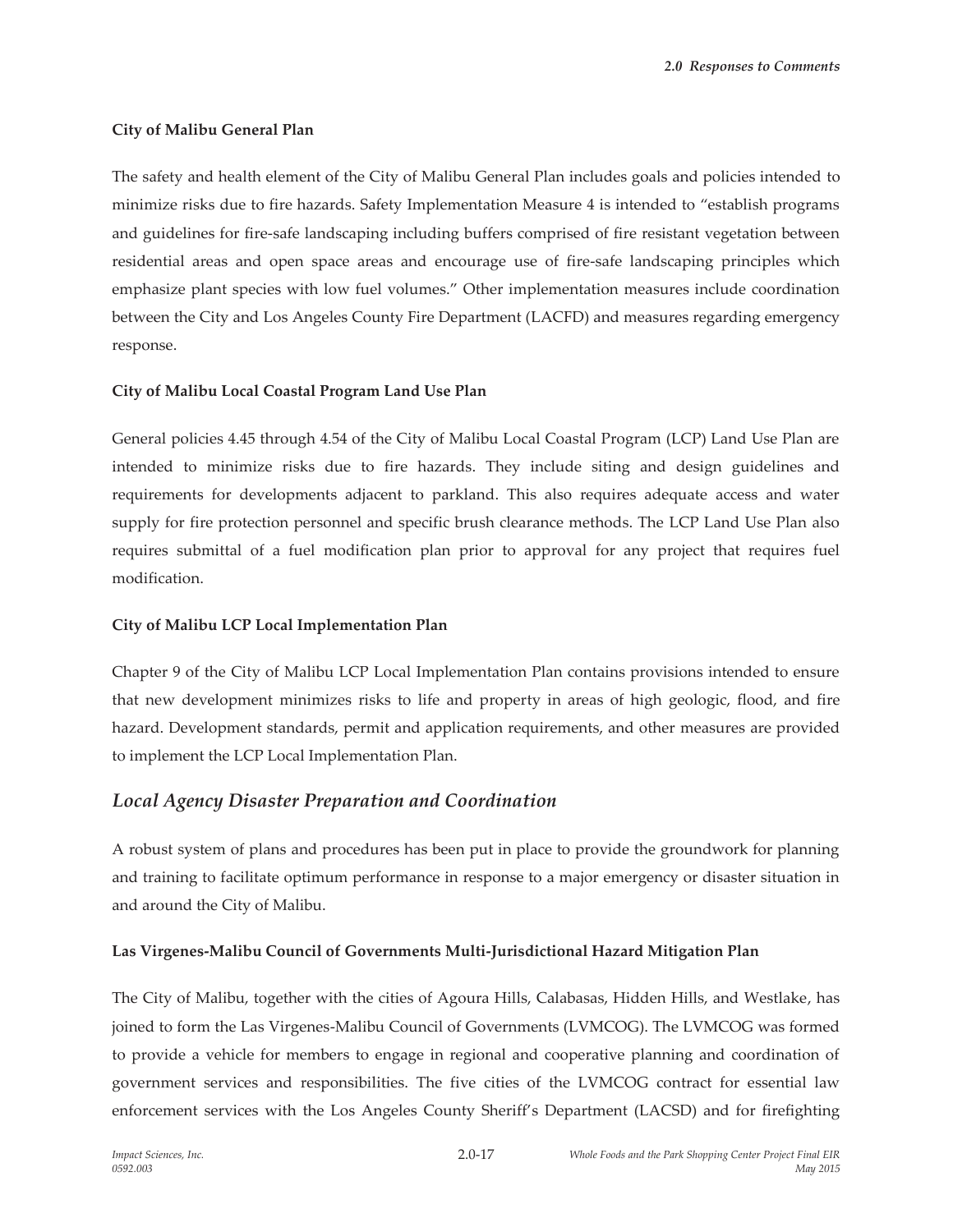resources through the LACFD. In order to comply with the provisions of DREAA and DMA 2000, the LVMCOG has developed a Multi-Jurisdictional Hazard Mitigation Plan (HMP) in order to manage public education, preparedness, mitigation and coordinated emergency response efforts.4 The HMP was approved by the Malibu City Council on May 29, 2012 through the adoption of City Council Resolution No. 12-18.

#### **City of Malibu Standardized Emergency Management System**

The City of Malibu has developed a Standardized Emergency Management System (SEMS)/National Incident Management System (NIMS) Emergency Operations Plan (EOP).5 The EOP addresses the City of Malibu's planned response to extraordinary emergency/disaster situations associated with natural disasters, technological incidents, and national security emergencies. The EOP does not address normal day-to-day emergencies. Instead, the operational concepts reflected in the EOP focus on potential largescale disasters that can generate unique situations requiring unusual and rapid responses. The EOP is reviewed annually to ensure that plan elements are valid and current.

The mission of the EOP is to:

- Prevent the loss of life, reduce property damage or environmental impacts,
- x Reassure and care for the public and provide for the rapid resumption of impacted businesses and community services,
- Provide recovery for the residents and businesses of the City, and provide accurate documentation and records required for cost recovery efforts.

This mission is accomplished through the process of *mitigation, preparedness, response,* and *recovery*. Briefly, *mitigation* is the application of means to avert or reduce the impact of a threat or hazardous event, *preparedness* is the education and training to deal with anticipated threats, *response* is the action taken during and immediately following the event and *recovery* is action taken to restore conditions to normal.

The Special Operations Bureau of the LACFD provides highly technical operational functions to local communities, including emergency medical services, urban search and rescue, hazardous materials recovery, fire camps, air operations and heavy equipment for wildland firefighting, and central dispatch coordination.

<sup>4</sup> A copy of the LVMCOG Multi-Jurisdictional Hazard Mitigation Plan is available on-line: http://camalibu.civicplus.com/DocumentCenter/View/4655

<sup>5</sup> A copy of the City of Malibu SEMS/NIMS Emergency Operations Plan is available on-line: https://www.malibucity.org/DocumentCenter/View/68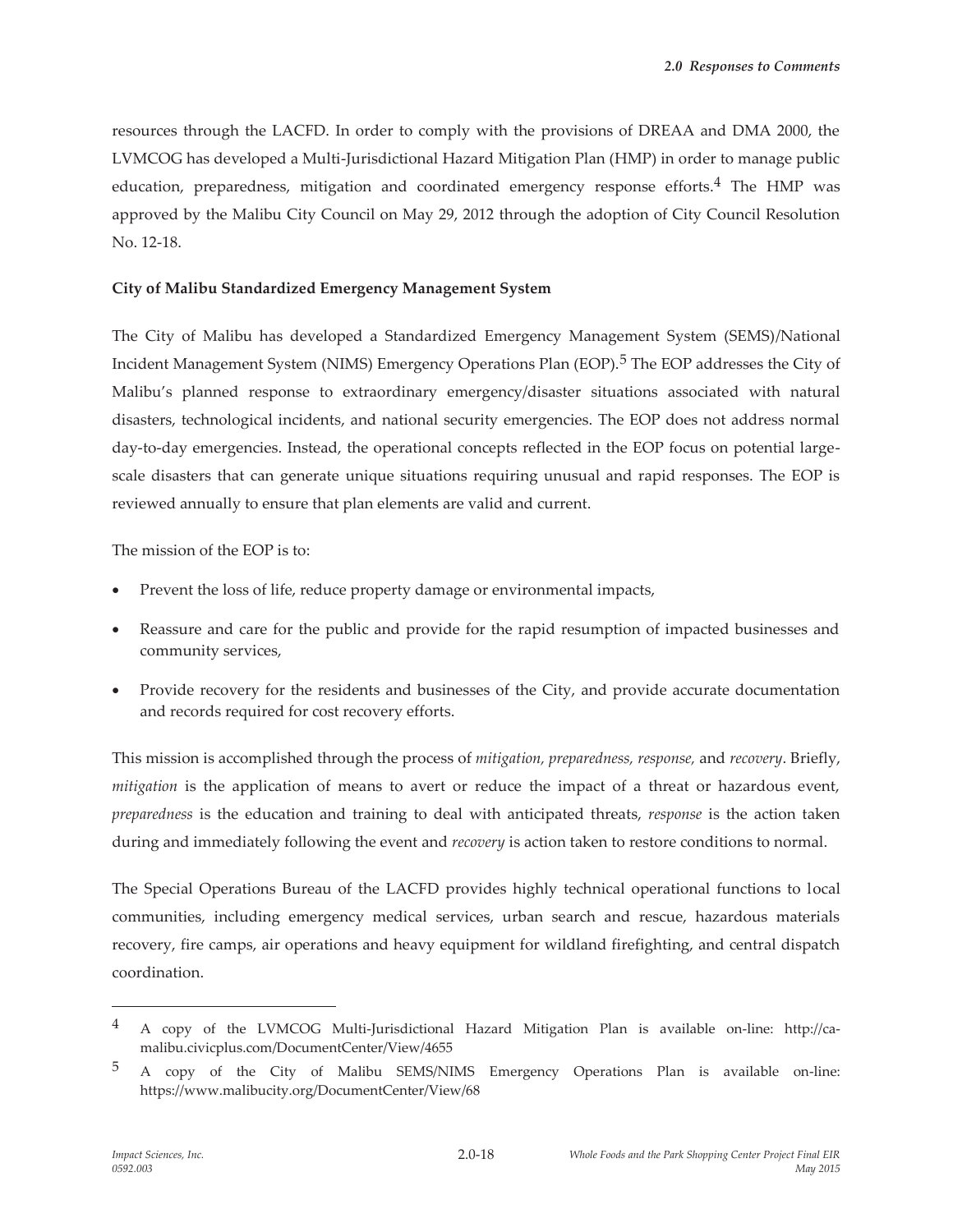The City of Malibu is served by the LACSD Malibu/Lost Hills Station which maintains comprehensive Fire, Flood, and Earthquake Operation Plans. These plans identify locations for evacuation shelters, secondary evacuation shelters, command post sites, and multi-purpose staging areas, as well as alternative evacuation traffic routes.

As a member of the LVMCOG, the City of Malibu participates in the *Connect*-CTY™ service which allows authorized civic leaders to create and rapidly disseminate time-sensitive messages to every telephone number stored in the notification database. The *Connect*-CTY™ service allows for authorized users to notify local residents and businesses of emergencies or critical situations and provide information regarding necessary actions such as evacuations within minutes. All regular and unlisted phone numbers in Malibu are automatically entered into the *Connect*-CTY™ database; residents and businesses may also register additional phone numbers outside of the City's jurisdiction, including cell phones, fax numbers, and other devices.

In addition, the City of Malibu maintains a telephone hotline (310-456-9982) which provides information regarding traffic hazard advisories, incident updates and evacuation instructions. Additionally, City TV Channel 3 provides reports and information about incidents and special events. The City also maintains a 10 watt AM radio station to supplement the hotline and Channel 3. The radio station transmits (on 1620 AM) 24 hours a day and is remotely programmable, meaning announcements may be made to subscribers via telephone or radio.

When a wildfire occurs, the primary protection for life, property, and the environment comes from passive protection measures such as defensible space, fire resistive landscaping, and fire-resistive construction. The sum effect of passive protection measures substantially increases the effectiveness of fire suppression activities. Fire suppression generally includes a combined resource attack, which is a coordinated suppression effort including ground assets, aviation assets, passive fire protection measures, and command elements.

As previously noted, numerous agencies are involved in managing the wildland fires, including state, federal, and county jurisdictions. The combination of forces applied will depend upon the severity of the fire, other fires in progress and the availability of resources. Suppression efforts can involve local fire equipment, heavy construction type equipment, aircraft and hand crews. In addition to LACFD resources, under the fire services mutual aid system, CAL FIRE and the United States Forest Service, Fire and Aviation Management Division (US Forest Service), may respond to a wildland fire.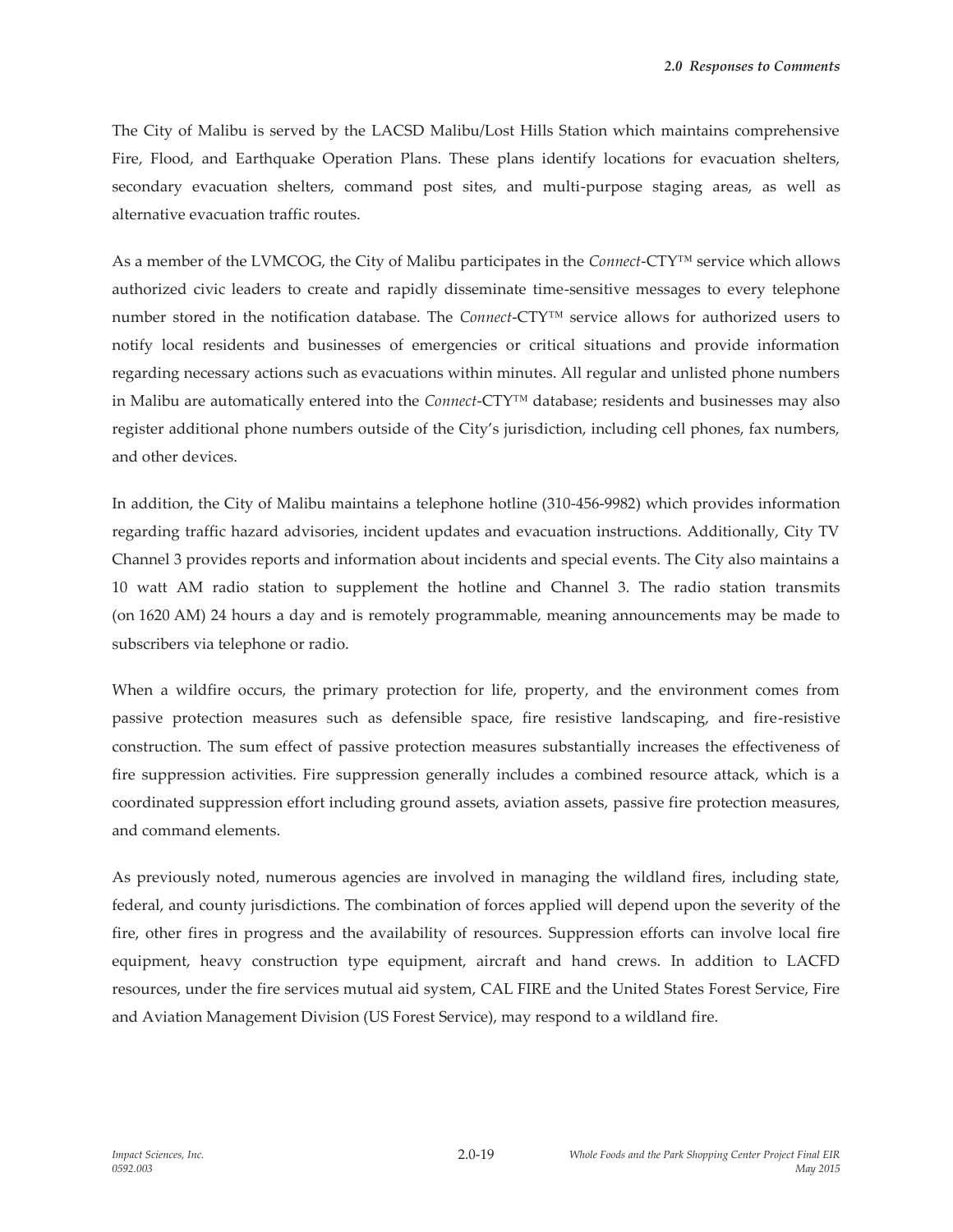Depending upon the severity of a given situation, a Local Emergency may be proclaimed, and a local Emergency Operations Center (EOC) may be activated. The City has extensive plans for the exchange of information with the LACFD and LACSD to support the activities of the EOC.

Wildland fires can require evacuation of portions of the population, revised traffic controls to accommodate emergency vehicles and evacuation passage, and restrictions on water usage during the period of the emergency. Emergency evacuation in the City of Malibu is coordinated by the LACSD and the California Highway Patrol (CHP).

Specific information in Emergency Response Plans concerning staging areas and evacuation routes are now restricted by the City and the LACFD due to the sensitive nature of the information. Further, EOC locations, staging areas and evacuation routes are highly incident dependent. The LACFD has no requirements that any given site or property be maintained in a vacant condition to allow for emergency staging. Development of the project site would not preclude its use for emergency response vehicle staging during an emergency situation, and in fact may increase the utility of the site with the provision of the proposed additional fire suppression infrastructure.<sup>6</sup>

The project would not change the existing configuration of the surrounding streets nor install barriers that would impede emergency vehicle access or citizen evacuation routes in the vicinity of the project site. The drivers of emergency vehicles normally have a variety of options for avoiding traffic, such as using sirens to clear a path of travel or driving in the lanes of opposing traffic. Further, The LACSD and the CHP have the authority to revise and restrict traffic flow to accommodate emergency vehicles and evacuation passage. Therefore, development of the proposed project would not impair emergency providers from responding to emergencies at the project site or the surrounding neighborhood nor impede evacuation from the surrounding neighborhood.

As previously discussed, following the installation of the planned water supply infrastructure upgrades there would be adequate water flow for fire protection services to the proposed project site. Further, water for fire suppression purposes during a wildfire could be supplied by the utilization of alternative water sources, including, but not limited to, the nearby Pacific Ocean.<sup>7</sup> Therefore, there would be adequate water supply to fight both a building fire and a nearby wildfire should the need arise.

<sup>6</sup> Personal communication, Captain Michael McCormick, LACFD, Fire Prevention Engineering, April 14, 2015.

<sup>7</sup> Personal communication, Captain Michael McCormick, LACFD, Fire Prevention Engineering, April 14, 2015.